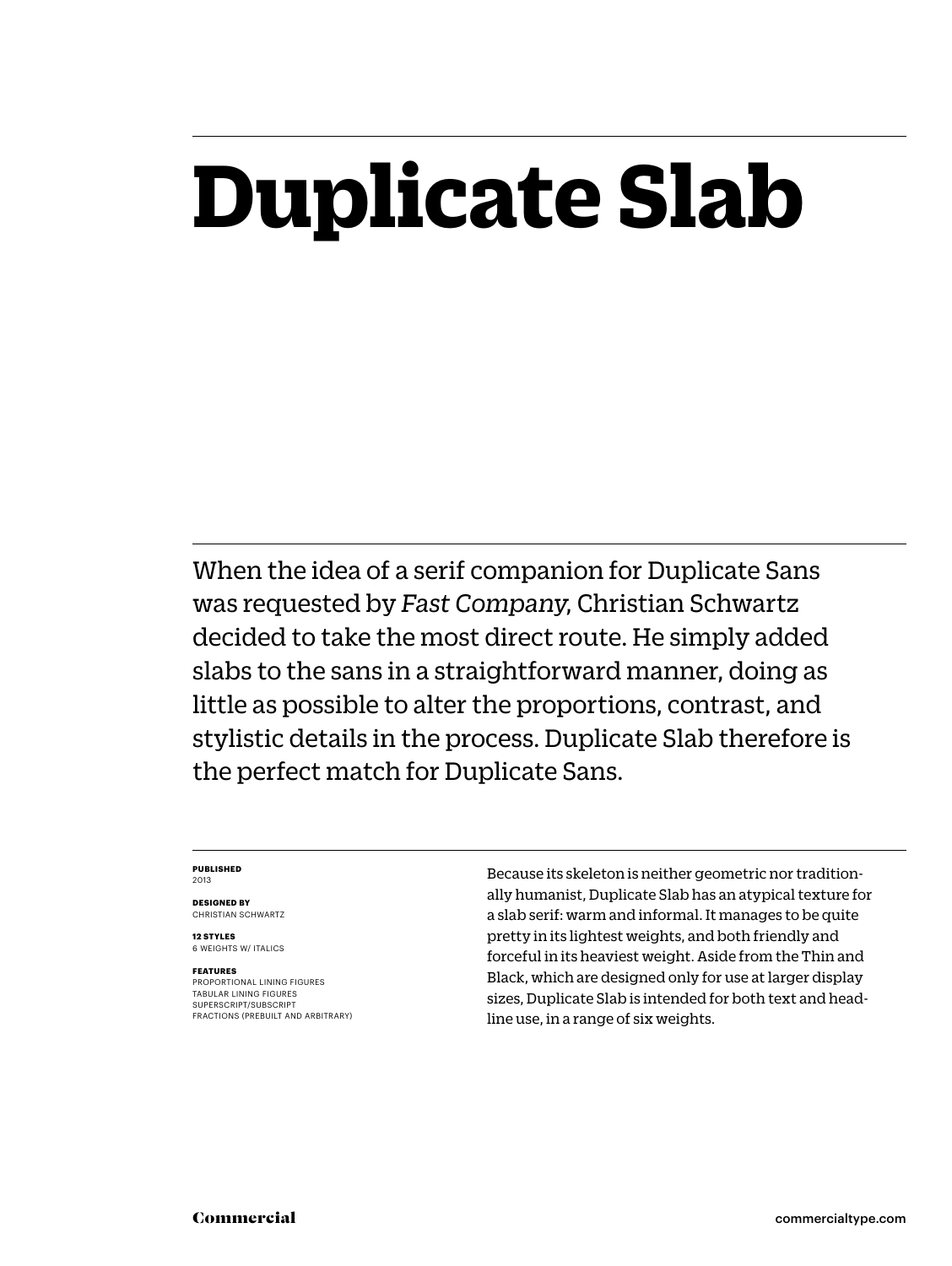Duplicate Slab Thin *Duplicate Slab Thin Italic* Duplicate Slab Light *Duplicate Slab Light Italic* Duplicate Slab Regular *Duplicate Slab Regular Italic* Duplicate Slab Medium *Duplicate Slab Medium Italic* **Duplicate Slab Bold** *Duplicate Slab Bold Italic* Duplicate Slab Black *Duplicate Slab Black Italic*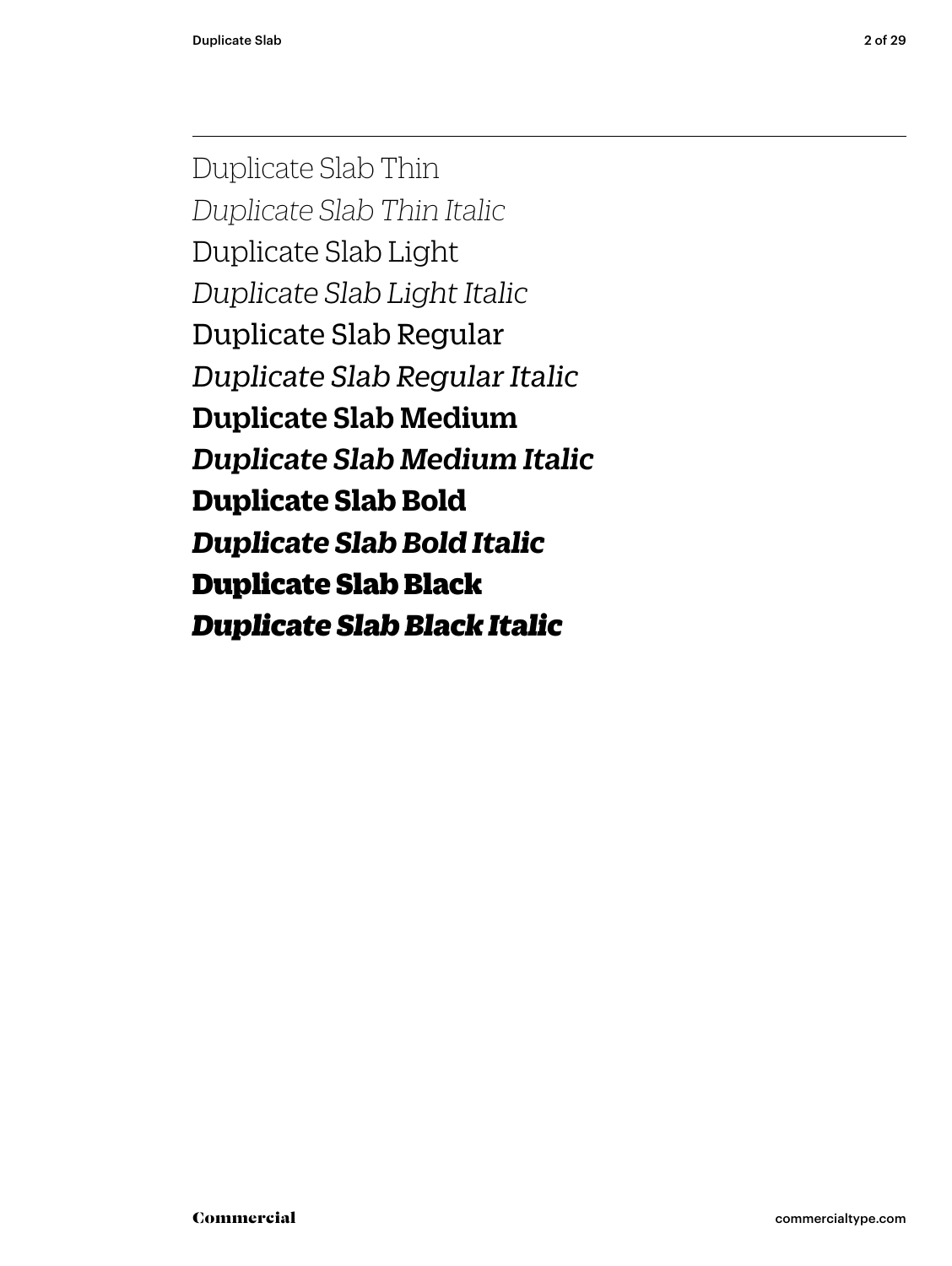## SACRAMENT ekkingarfræði

DUPLICATE SLAB THIN, 70 PT [ALTERNATE a æ g]

## CAMOUFLAGE onstrative

DUPLICATE SLAB THIN ITALIC, 70 PT [ALTERNATE a]

### COMPRASELO Ursprüngliche DUPLICATE SLAB LIGHT, 70 PT

## MOITTEETON ounterpunch

DUPLICATE SLAB LIGHT ITALIC. 70 PT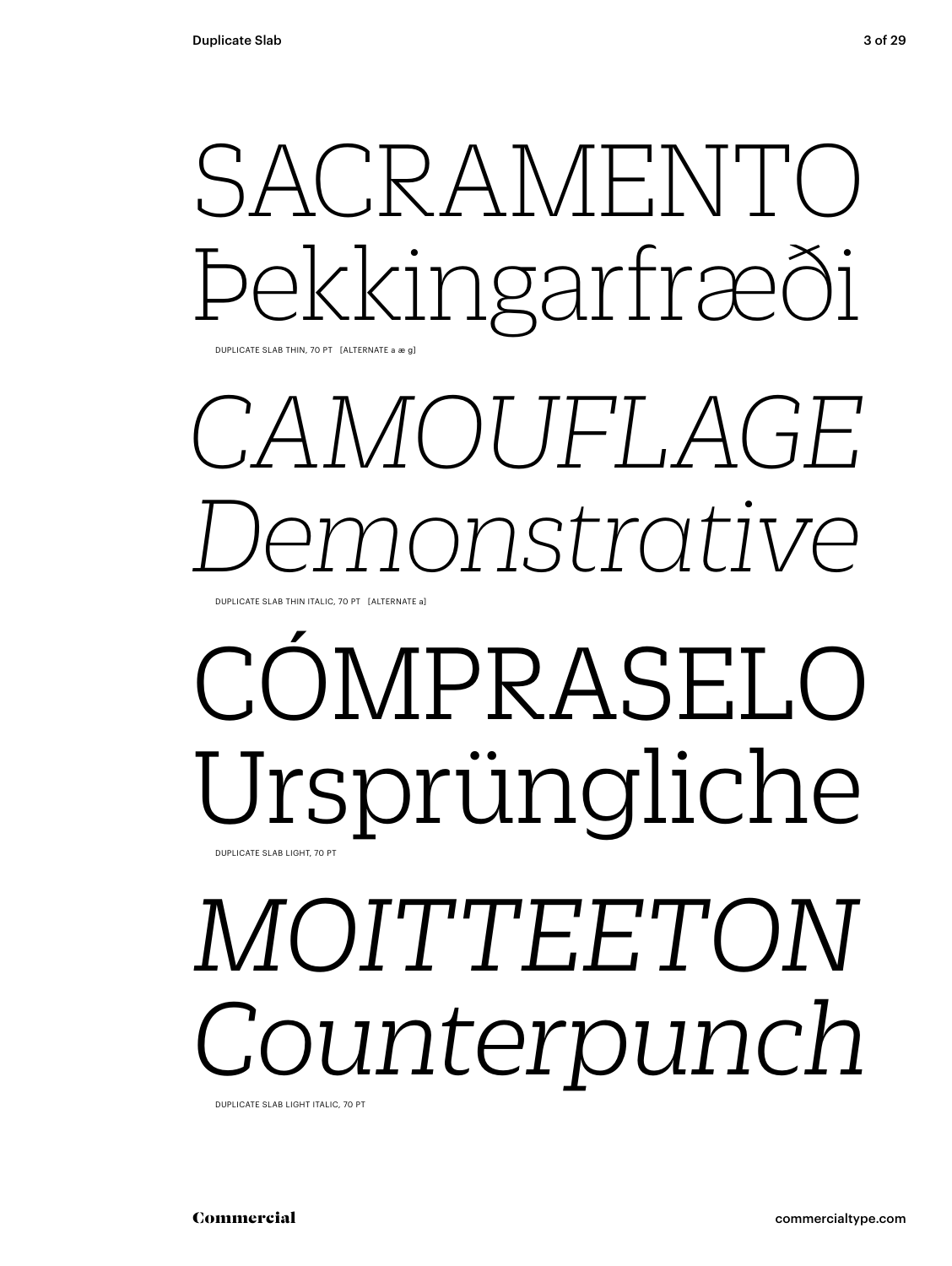# FONOLÓGICO Ankündigung

DUPLICATE SLAB REGULAR, 70 PT

### *EXPRESIVITA Irrepreensível* DUPLICATE SLAB REGULAR ITALIC, 70 PT

# FENOLOGICO Investigación

DUPLICATE SLAB MEDIUM, 70 PT

## *EPICYCLICAL Przekształcać*

DUPLICATE SLAB MEDIUM ITALIC, 70 PT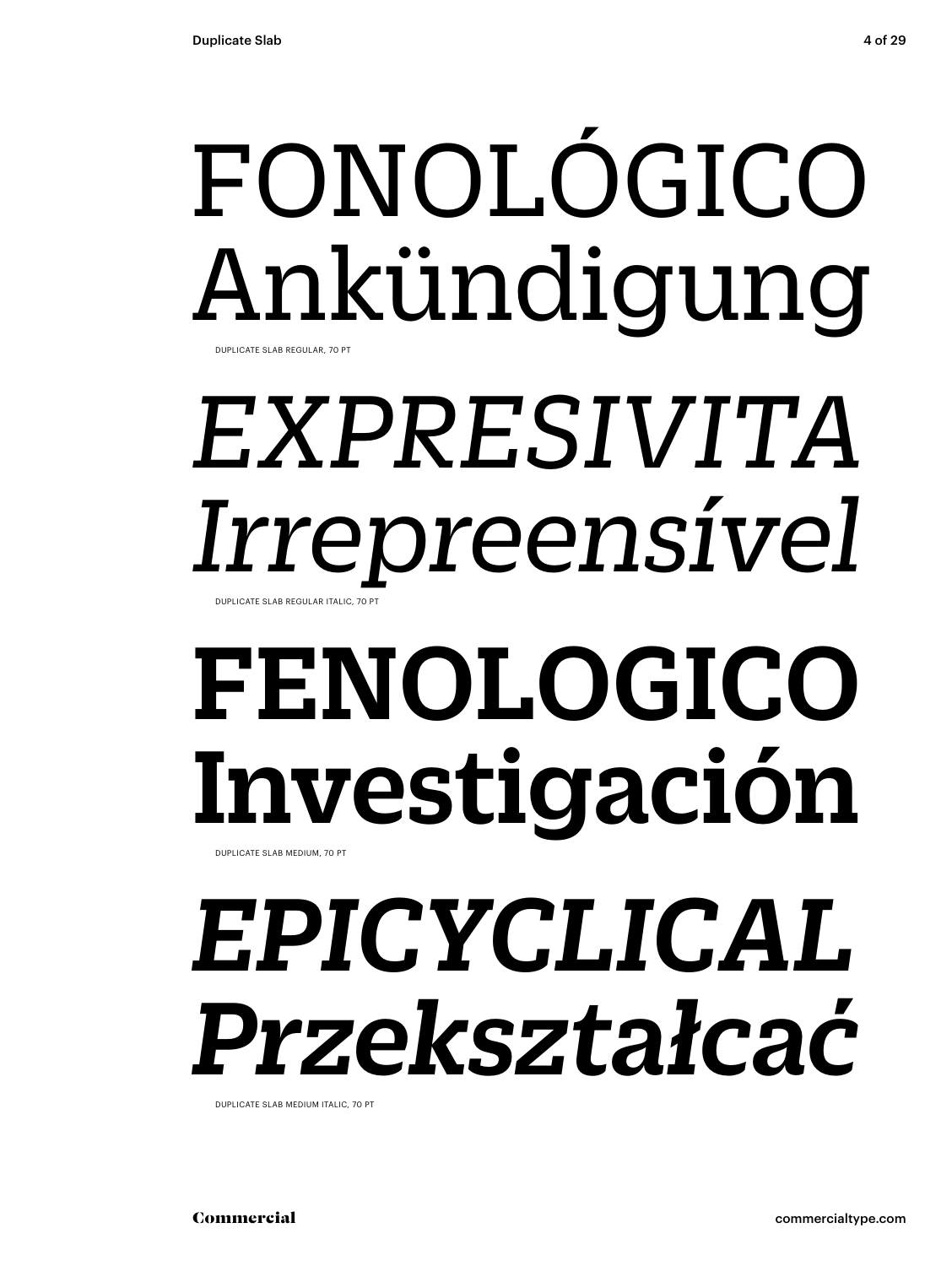## **AUFSTOSSEI Illuminazioni**

DUPLICATE SLAB BOLD, 70 PT

# *VERDEDIGDE Genealogiske*

DUPLICATE SLAB BOLD ITALIC, 70 PT

# HIDROGÊNIO Mustachioed

DUPLICATE SLAB BLACK, 70 PT [ALTERNATE a]

## *EPONYMOUS Sjóræningjar*

DUPLICATE SLAB BLACK ITALIC, 70 PT [ALTERNATE a æ]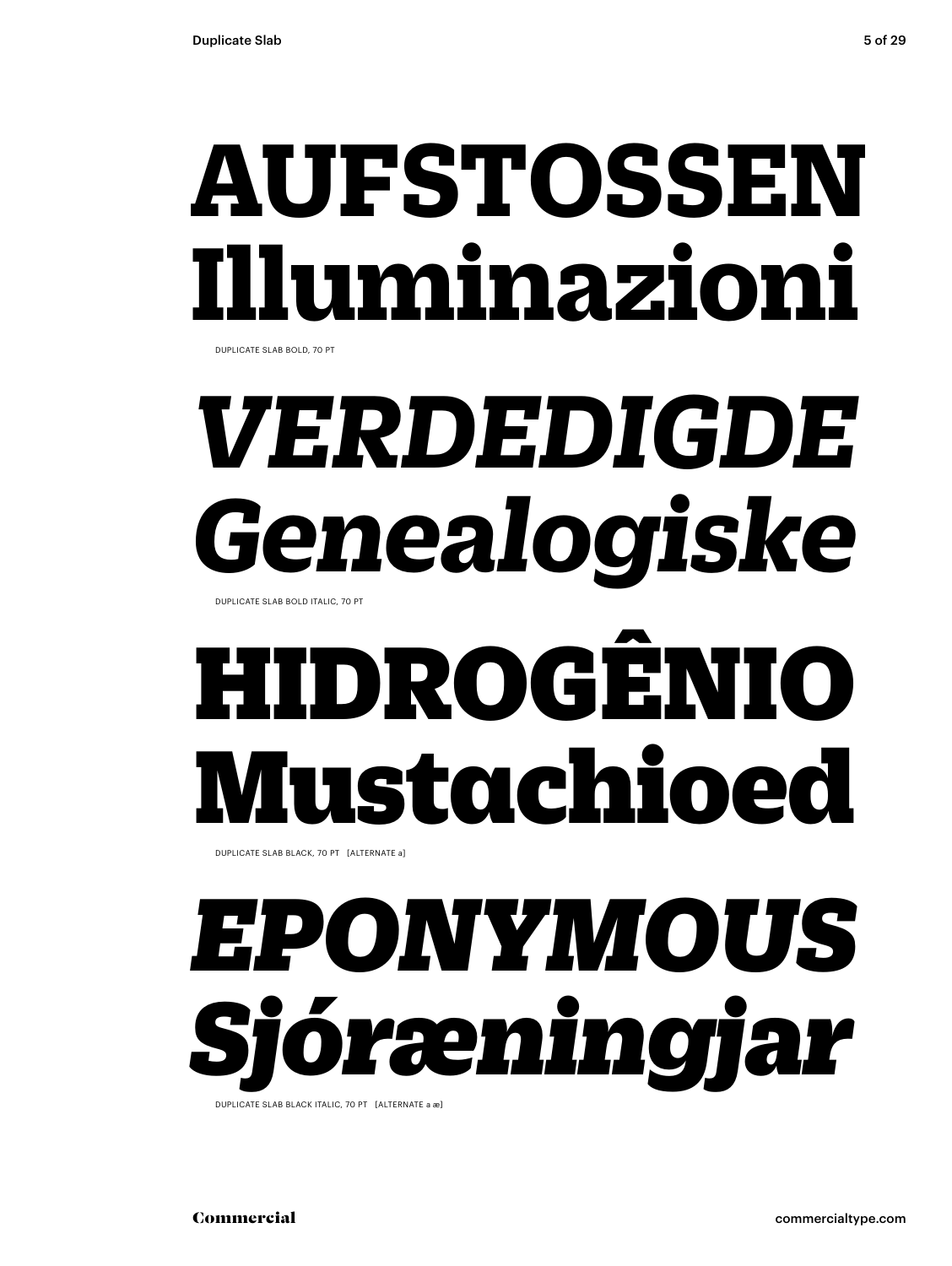Næststørste Ferskvandssø LE CHÂTEAU SAINT-JURA État psychophysiologique DUPLICATE SLAB THIN, 40 PT [ALTERNATE y]

*Straight Four Combination DIFFRAKTIONSMØNSTER El Reino de los Países Bajos* DUPLICATE SLAB THIN ITALIC, 40 PT. [ALTERNATE

### Meteorological Condition ŒUVRE HYPOTHÉTIQUE Schießscharten auftreten

DUPLICATE SLAB LIGHT, 40 PT [ALTERNATE Q]

### *Manufacture d'horlogerie THE ROADS OF CULTURE Tectonic Variance Theory*

DUPLICATE SLAB LIGHT ITALIC, 40 PT [ALTERNATE a]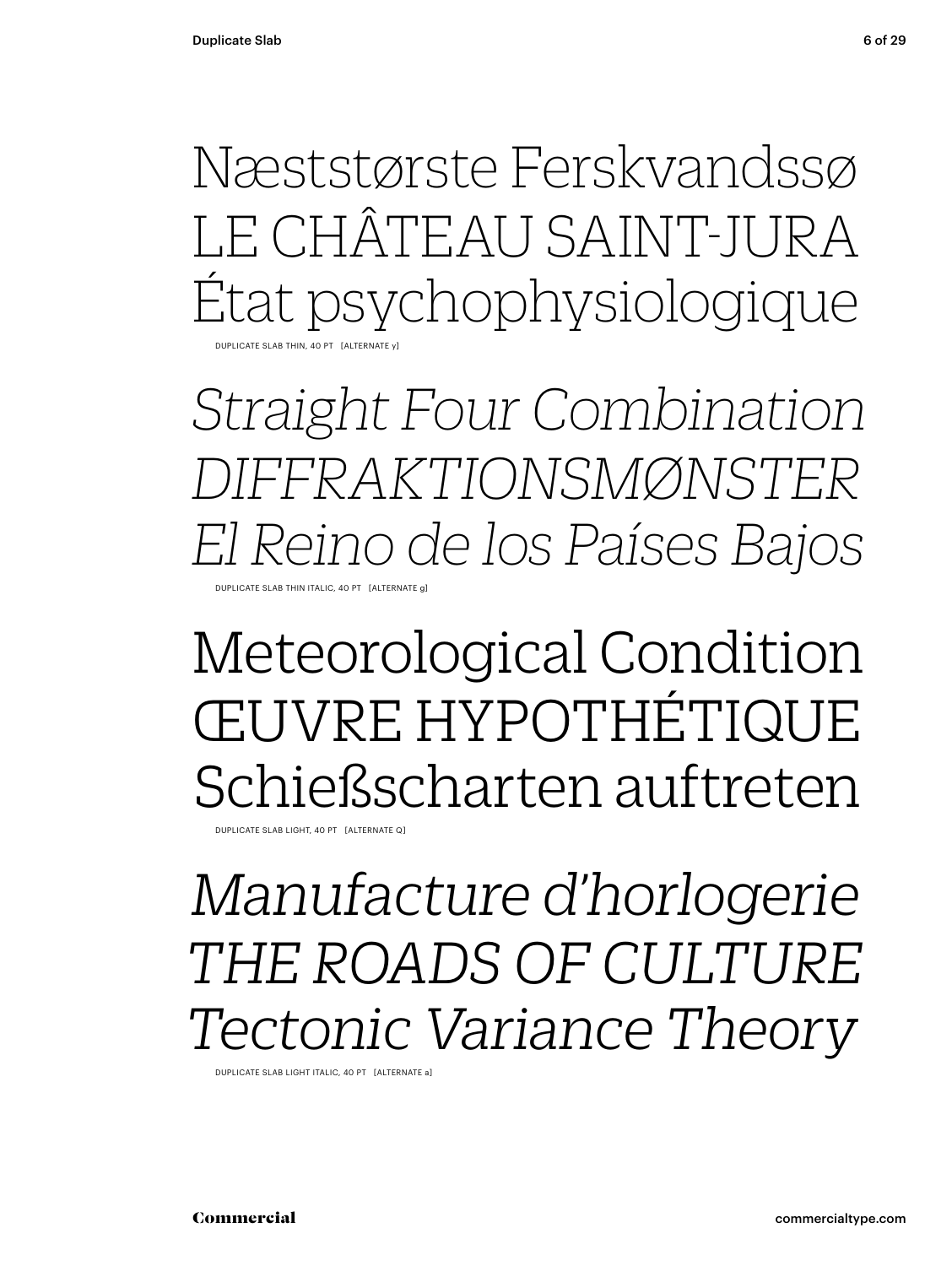### Schwerindustrie-Region LA LUMIÈRE DU RAYON Function of wavelength

DUPLICATE SLAB REGULAR, 40 PT [ALTERNATE a]

Some assembly required MIKILL ÁHRIFAVALDUR Neikvætt hlaðin létteind LICATE SLAB REGULAR ITALIC 40 P

### Un prologue en français ELEKTROMAGNETISME **Calculating Populations**

DUPLICATE SLAB MEDIUM 40 P

### Solo parte al sur del país OS OBJETOS CÓSMICOS Die Fahrräder hersteller

DUPLICATE SLAB MEDIUM ITALIC, 40 PT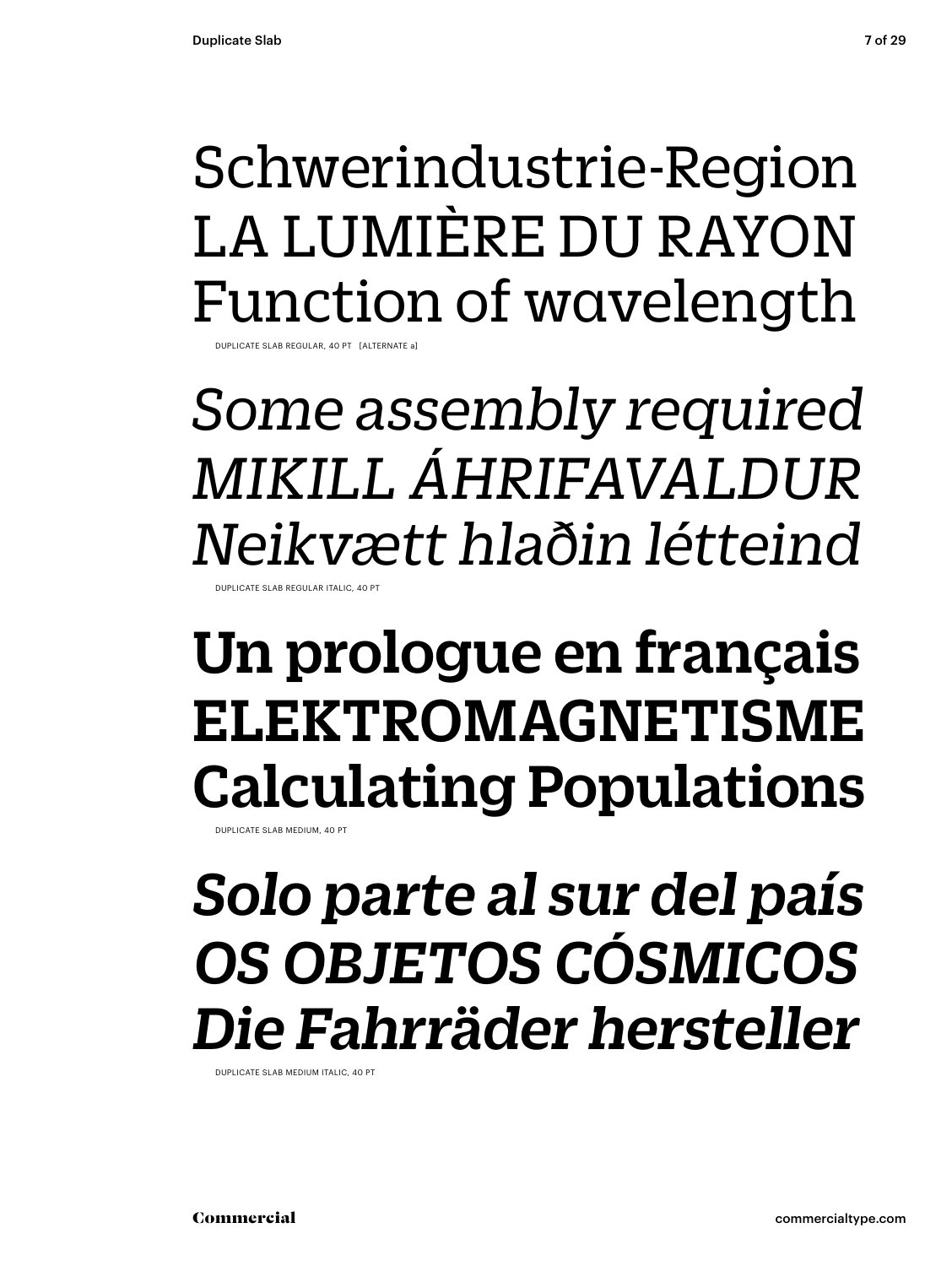### **Offizielles Chronometer ÞÆR ERU ÚR ÍS OG RYKI Standaardtemperatuur**

DUPLICATE SLAB BOLD, 40 PT

### **Performing battements LA LENGUA COTIDIANA** *Pastille piézoélectrique*

### Gran variedad dialectal **THE ANALOGUE CORPS The Company You Keep**

DUPLICATE SLAB BLACK 40 PT

### **Horological Traditions** STEGLÖST REGLERBAR s nove denominações

DUPLICATE SLAB BLACK ITALIC, 40 PT [ALTERNATE a]

Commercial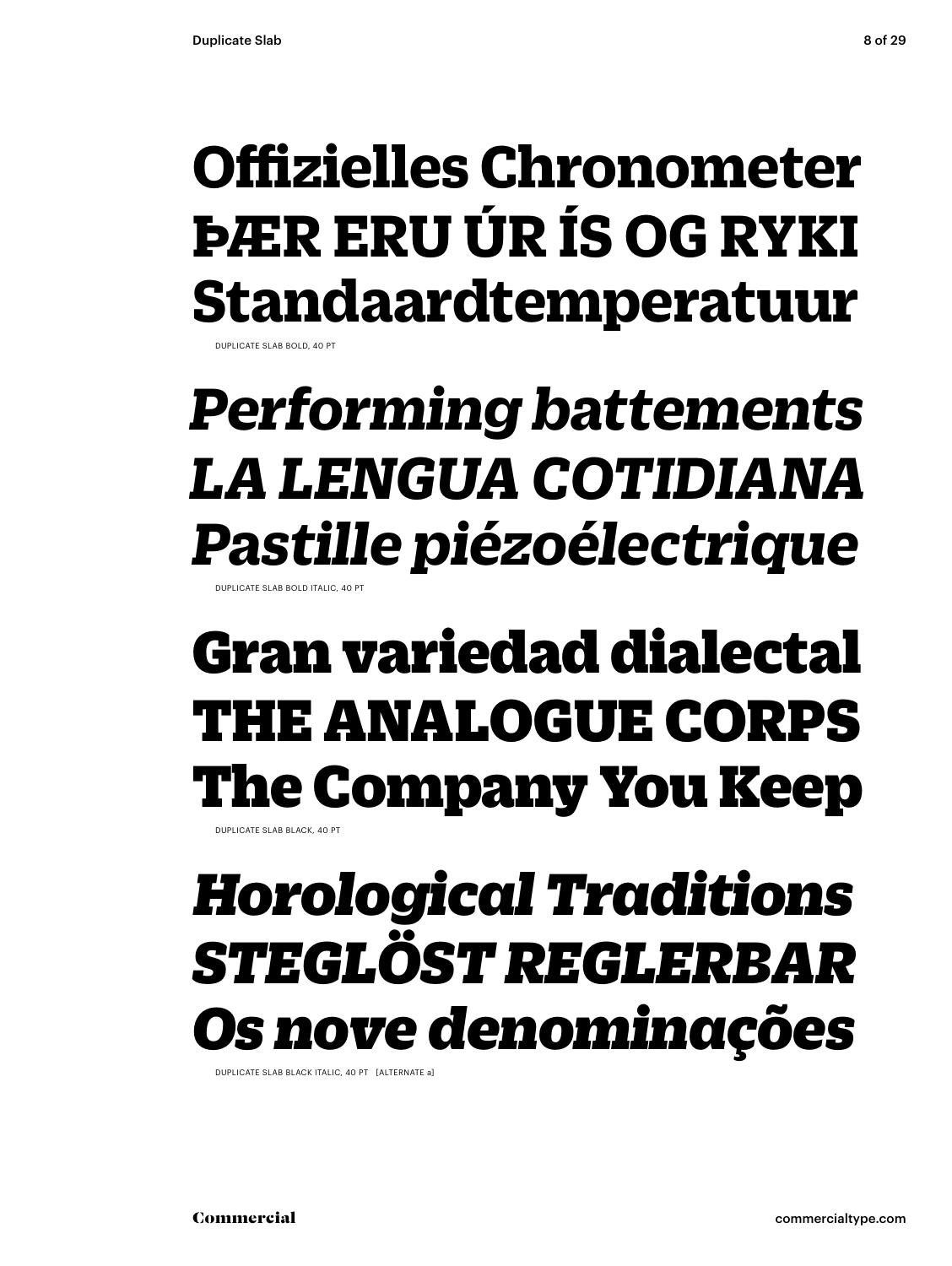NATIONALRÅDET HAR 11.000 LEDAMÖTER Very nearly  $\frac{\gamma_1}{\gamma_1}$  of respondents indicated that UNITED STATES NATIONAL PARK SERVICE Located in the heart of the Burgundy region

DUPLICATE SLAB THIN, THIN ITALI

THEY SPIED THROUGH THE HAGIOSCOPE Finns det något att göra åt glädjebetygen FRITT FRAM ATT BEDRIVA TORGHANDEL Dieses Merkmal entstand ursprünglich als

DUPLICATE SLAB LIGHT, LIGHT ITALIC, 24 PT [ALTERNATE a]

**TRYING TO FORMULATE DISTINCTIONS** End-of-year revenues of over  $E2.7$  million LE DEUXIÈME RÉSEAU MONOCLINIQUE Terrängbil 1312 är en radiolänkterrängbil

DUPLICATE SLAB REGULAR, REGULAR ITALIC, 24 PT

**APARTE DE ÉSTOS, OTROS 80 ESTADOS** Wskazują że ma ona masę 1,1 ± 0,1 GeV/c<sup>2</sup> ZAHLREICHE RENAISSANCEGEBÄUDEN Festival Internazionale del Film di Roma

DUPLICATE SLAB MEDIUM, MEDIUM ITALIC, 24 PT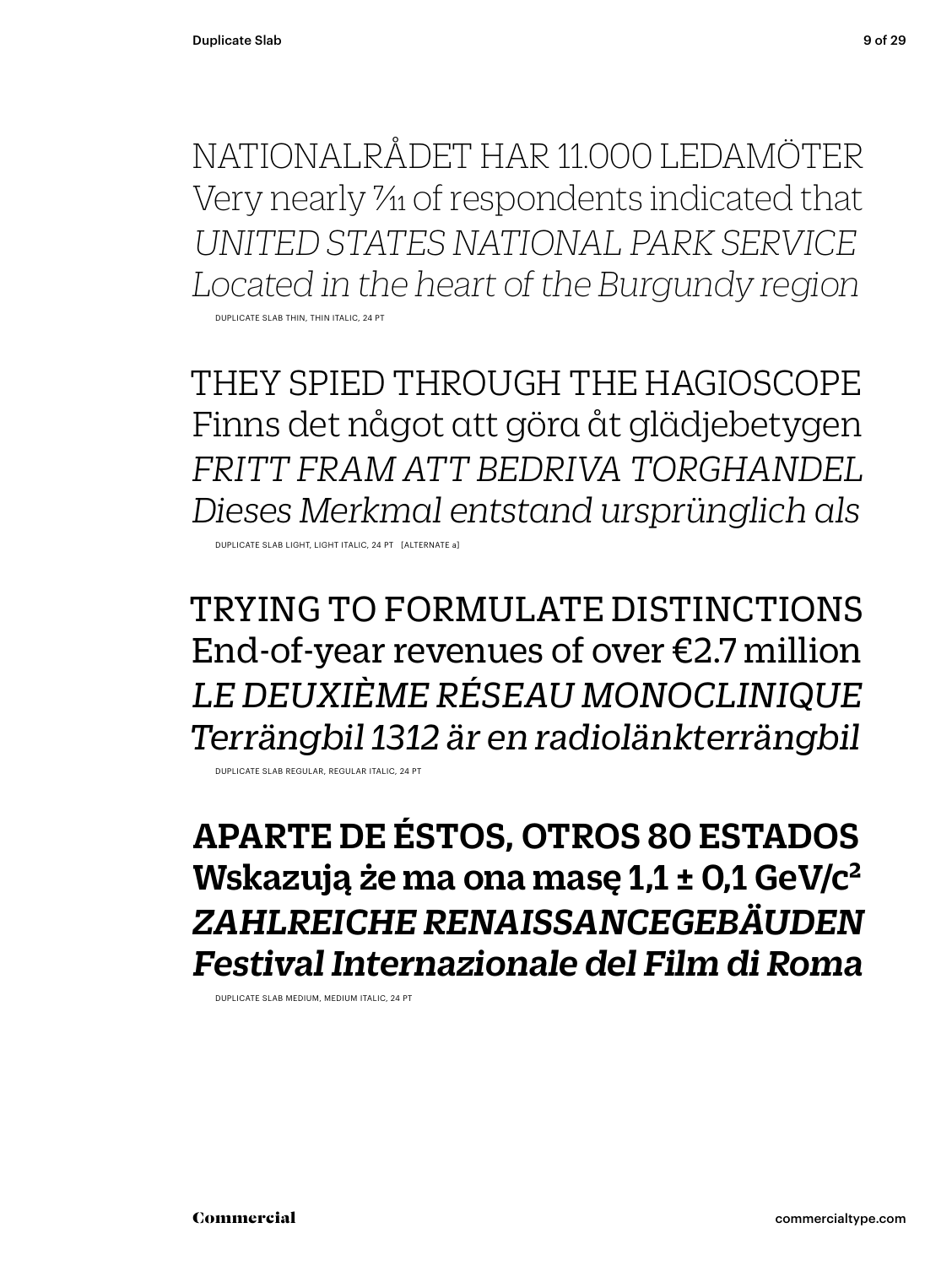### **ALLE PRÜFUNGEN FINDEN BEI CA. 24 % The Most Prestigious Awards in History RARE RECORDINGS HAD HIM IN SHOCK Automechaniker erfindet Rettungstüte**

DUPLICATE SLAB BOLD, 24 PT [ALTERNATE a g]

*UNA STORIA DELLA MUSICA ITALIANA Hoofdkwartier van de Verenigde Naties TALL TALES & QUESTIONABLE QUERNS Marcada por una constante creatividad*

DUPLICATE SLAB BOLD ITALIC, 24 PT

LE QUARTET MYTHIQUE DE COLTRANE Found over 1.25 million ersatz jade cats HISTORIC TRAIL LAKES CAMPGROUND A huge step toward material interfaces

DUPLICATE SLAB BLACK, 24 PT

*COMPOSED BY THE CIVIL PARISHES OF Has won the enthusiastic endorsement EN AF DE VIGTIGSTE JAZZUDGIVELSER A diferença entre ambas as medidas se*

DUPLICATE SLAB BLACK ITALIC, 24 PT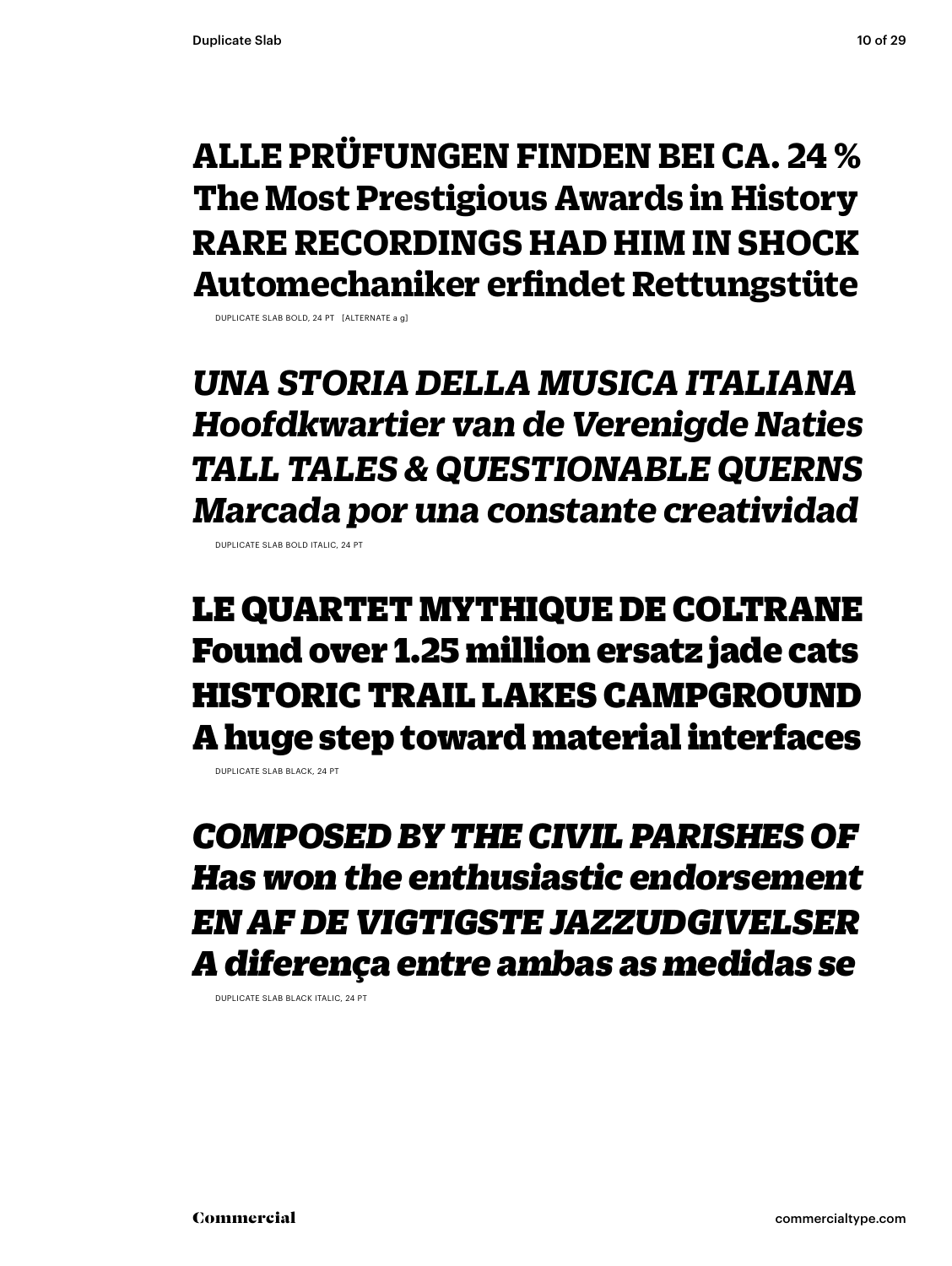AN ORTHOLOGICAL SURVEY OF THE CHEROKEE NATION De isotoop vervalt met een halveringstijd van 1.120.000 jaar A HORSE LINIMENT AT THE END OF THE 20TH CENTURY Der Formel-1-Rennstall Lotus hat einen Ersatzfahrer für den DUPLICATE SLAB THIN, THIN ITALIC, 18 PT

EN 1914, LE PHYSIOLOGISTE ANGLAIS HENRY HALLETT Nearly 60 years ago, F.P. Journe put his name on that first 17 MW OBJEKT UPORABLJA VLAKNA IZ SLADKORNEGA Cranial Nerve Parasympathetic Paths & Control Complex DUPLICATE SLAB LIGHT, LIGHT ITALIC, 18 PT

MÁ ÞÓ GETA AÐ NÝLEGA HAFA VERIÐ GERÐ TILBÚIN El 11 de junio de 2005 se aprobó e incluyó como idioma VID HÖGRE TEMPERATURER BRYTS FLEROMÄTTADE Der Tiefpunkt war mit rund 2.17 Millionen Einwohnern DUPLICATE SLAB REGULAR, REGULAR ITALIC, 18 PT

SIE IST EIN SEIT MINDESTENS ETWA 10.000 JAHREN Tussen ca. 2004 en 2009 gebruikte men de benaming KYLMÄPURISTETTU ÖLJY PURISTETAAN PELKÄLLÄ The autonomous territories of the North Atlantic Rim DUPLICATE SLAB MEDIUM, MEDIUM ITALIC, 18 PT

ES SEDE DE UN MUNICIPIO CON 957.84 KM<sup>2</sup> DE ÁREA La cylindrée est limitée à 4 119 cm<sup>3</sup>, et la puissance ne A SPECIFIC GRAVITY VARYING BETWEEN 0.1 & 0.269

Amazon Deforestation in Brazil Rose 46% in One Year

DUPLICATE SLAB BOLD, BOLD ITALIC, 18 PT [ALTERNATE 6 9]

DER ER CA. 2.900 HOTELLER OG 10.100 GÆSTEHUSE It's very easy to get lost in the extreme sales seasons FINOMÍTATLAN VÁLTOZATÁBÓL IPARI KENŐANYAG Língua materna de pouco mais de 10% da população

DUPLICATE SLAB BLACK, BLACK ITALIC, 18 PT [ALTERNATE a]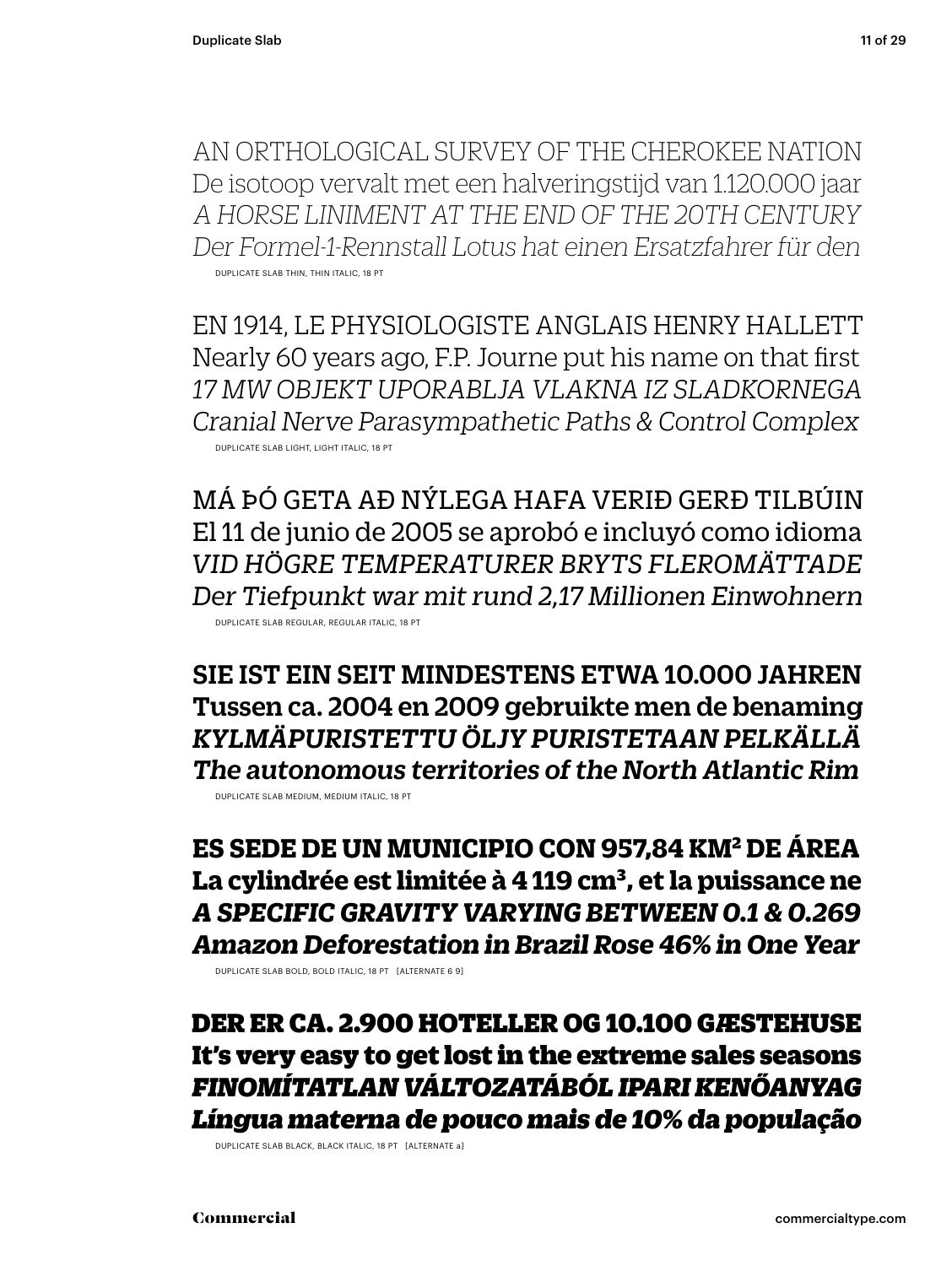## Grandüklüğü'nün

DUPLICATE SLAB THIN, 60 PT [ALTERNATE a]

### Acontecimientos DUPLICATE SLAB LIGHT, 60 PT

### Rijksuniversiteit DUPLICATE SLAB REGULAR, 60 PT

### Åttahjulsdrivna DUPLICATE SLAB MEDIUM, 60 PT

## **ncentrazione**

DUPLICATE SLAB BOLD, 60 PT

### Emulsifications

DUPLICATE SLAB BLACK, 60 PT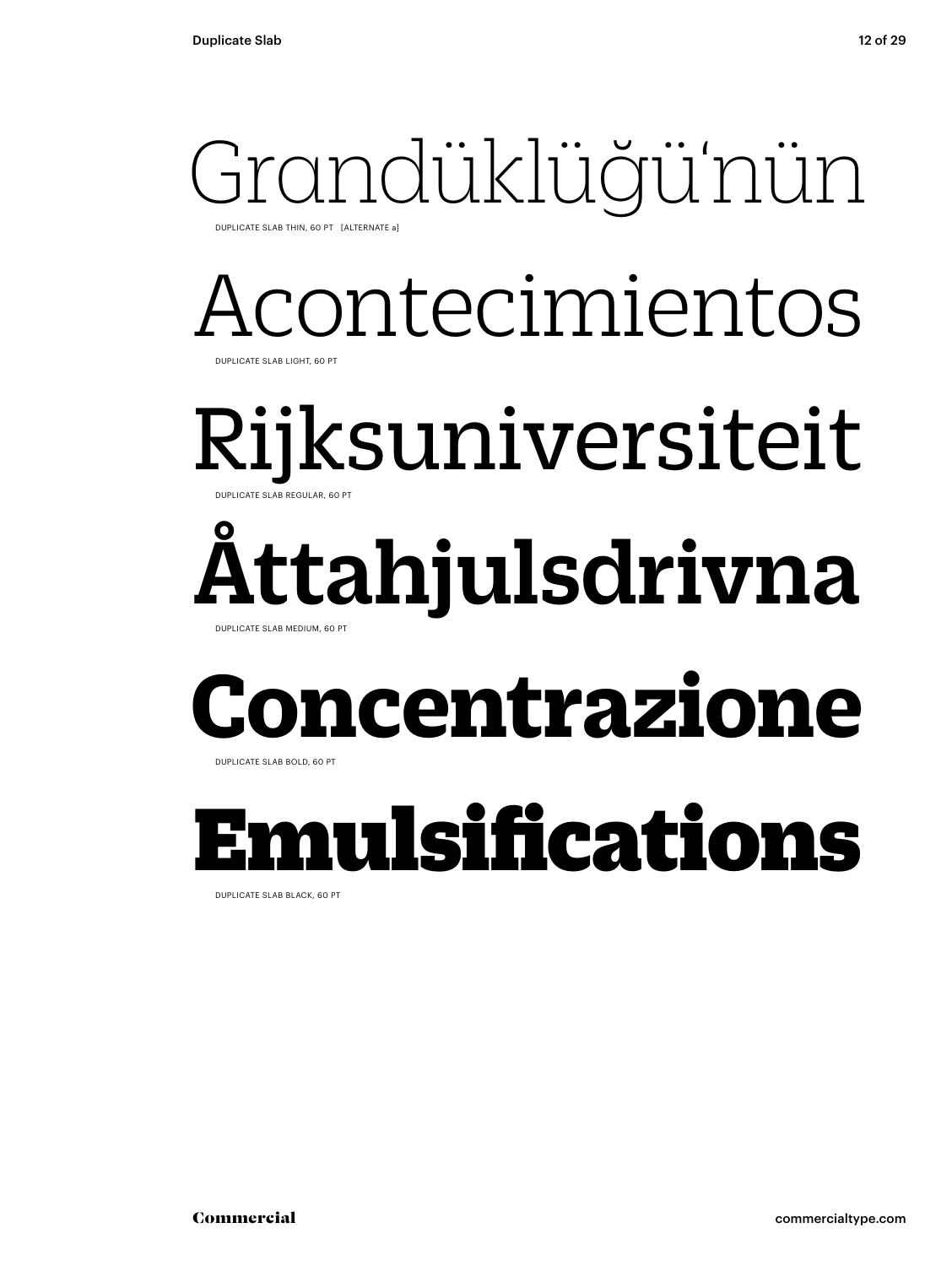

DUPLICATE SLAB THIN ITALIC, 60 PT

## *Particulièrement*

DUPLICATE SLAB LIGHT ITALIC, 60 PT

*Suprasegmental*  DUPLICATE SLAB REGULAR ITALIC, 60 PT [ALTERNATE g]

## *Monochromatic*

DUPLICATE SLAB MEDIUM ITALIC, 60 PT [ALTERNATE a

### *Schießscharten*

DUPLICATE SLAB BOLD ITALIC, 60 PT

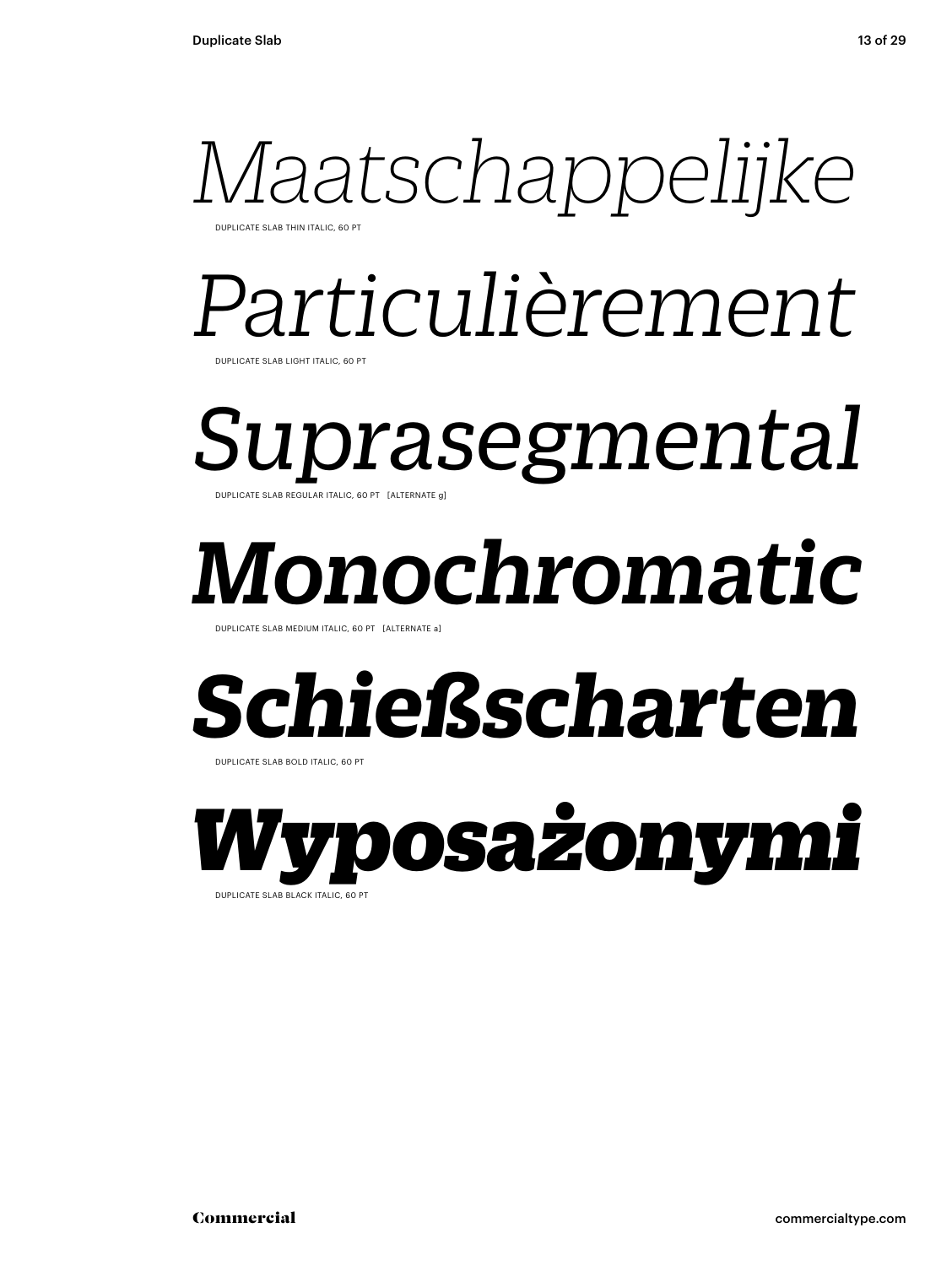LIGHT

MEDIUM

MEDIUM

THE SPANISH WAR, which began in 1739, and the French war which soon followed it occasioned further increase of the debt, which, on the 31st of December 1748, after it had been concluded by the Treaty of Aix-la-Chapelle, amounted to £78,293,313. The most profound peace of the seventeen years of continuance had taken no more than £8,328,354 from it. A war of less than nine years' continuance added £31,338,689 to it (Refer to James Postlethwaite's *History of the Public Revenue*). During the administration of Mr. Pelham, the interest of the public debt was reduced from 4% to 3%; or at least measures were taken for reducing it, from four to three per cent; **the sinking fund** was increased, and some part of the public debt was paid off. In 1755, before the breaking out of the late war, the funded debt of Great Britain amounted to £72,289,673. On the 5th of January 1763, at the conclusion of the peace, the funded debt amounted to £122,603,336. The unfunded debt has been stated at £13,927,589. But the expense occasioned by the war did not end with the conclusion of the peace, so that though, on the 5th of January 1764, the funded debt was increased (partly by a new loan, and partly by funding a part of the unfunded debt) to £129,586,78, there still remained (according to the very well informed author of *Considerations on the Trade and Finances of Great Britain*) an unfunded debt which was brought to account in that and the following year of £975,017. In 1764, therefore, the LIGHT ALL CAPS LIGHT ITALIC DUPLICATE SLAB LIGHT, LIGHT ITALIC, MEDIUM, 16/19 PT

LIGHT ITALIC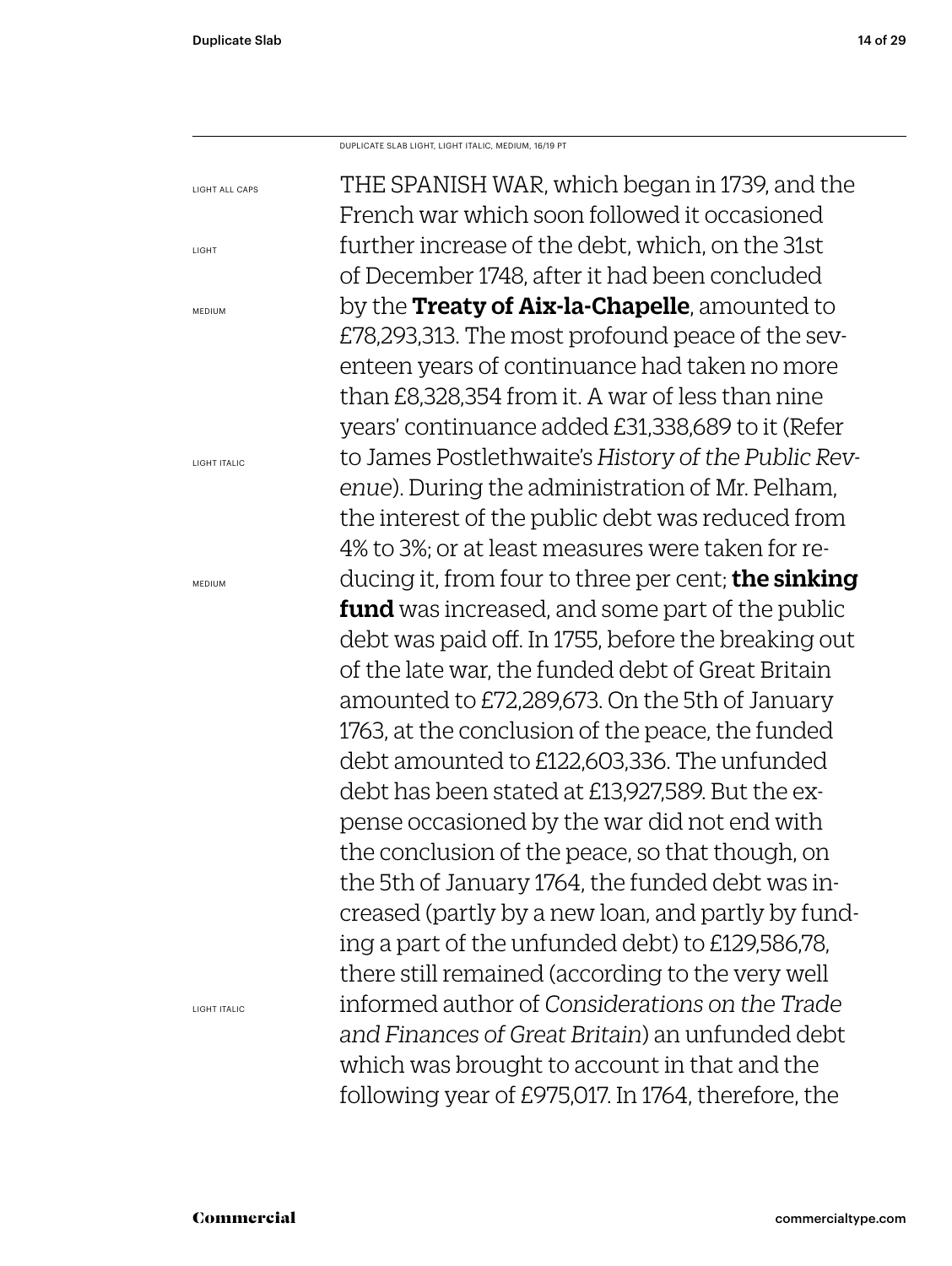DUPLICATE SLAB REGULAR, REGULAR ITALIC, BOLD, 16/19 PT

REGULAR ALL CAPS

REGULAR

BOLD

REGULAR ITALIC

BOLD

THE SPANISH WAR, which began in 1739, and the French war which soon followed it occasioned further increase of the debt, which, on the 31st of December 1748, after it had been concluded by the **Treaty of Aix-la-Chapelle**, amounted to £78,293,313. The most profound peace of the seventeen years of continuance had taken no more than £8,328,354 from it. A war of less than nine years' continuance added £31,338,689 to it (Refer to James Postlethwaite's *History of the Public Revenue*). During the administration of Mr. Pelham, the interest of the public debt was reduced from 4% to 3%; or at least measures were taken for reducing it, from four to three per cent; **the sinking fund** was increased, and some part of the public debt was paid off. In 1755, before the breaking out of the late war, the funded debt of Great Britain amounted to £72,289,673. On the 5th of January 1763, at the conclusion of the peace, the funded debt amounted to £122,603,336. The unfunded debt has been stated at £13,927,589. But the expense occasioned by the war did not end with the conclusion of the peace, so that

> though, on the 5th of January 1764, the funded debt was increased (partly by a new loan, and

partly by funding a part of the unfunded debt) to £129,586,78, there still remained (according to the very well informed author of *Considerations* 

*on the Trade and Finances of Great Britain*) an unfunded debt which was brought to account

REGULAR ITALIC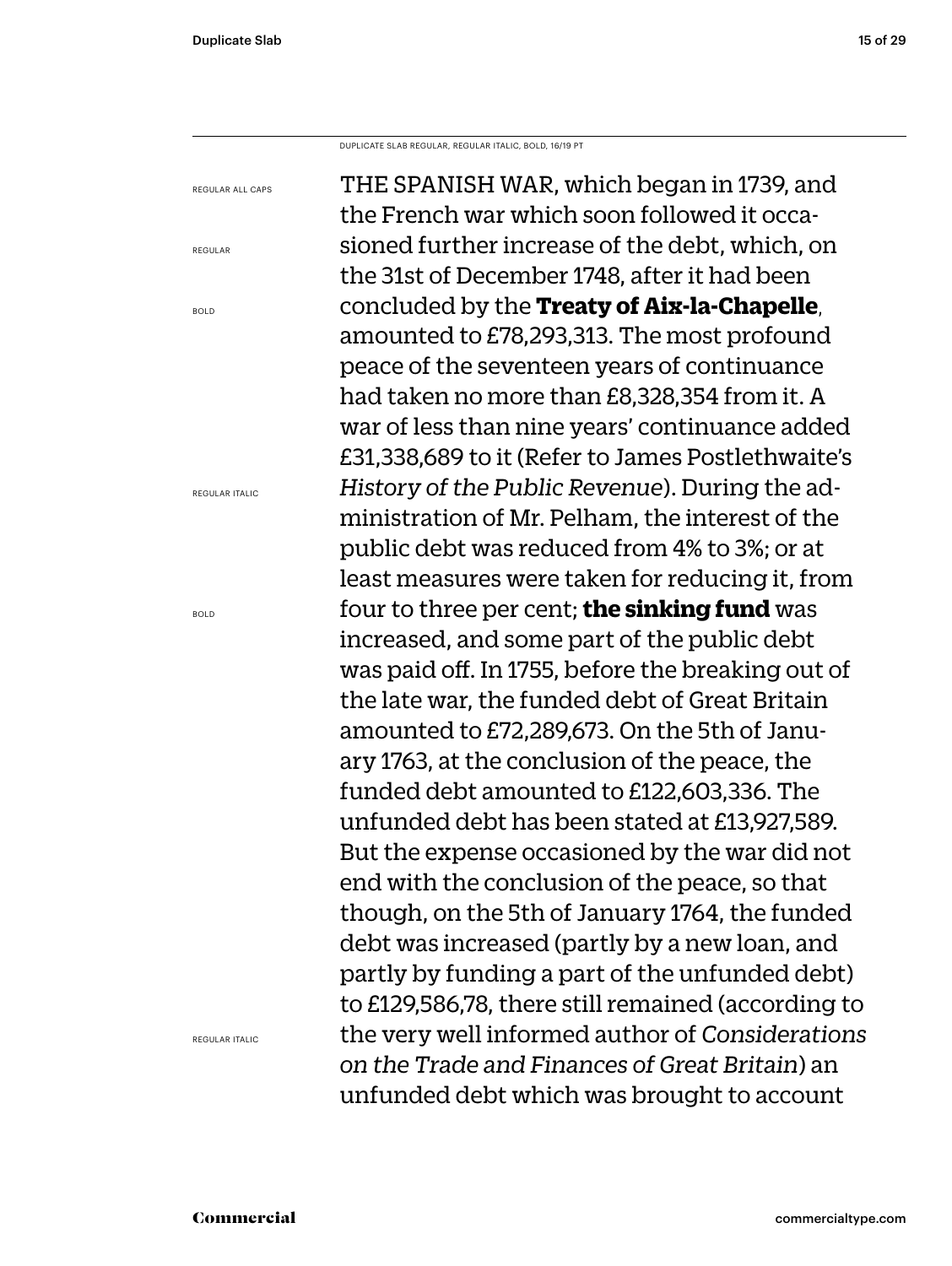DUPLICATE SLAB LIGHT, LIGHT ITALIC, MEDIUM, 10/12 PT

THE OLD ENGLISH EAST INDIA COMPANY was established in 1600 and granted a Royal Charter by Queen Elizabeth. In the first twelve voyages which they fitted out for India, they appear to have traded mainly in *cotton, silk, indigo dye, salt, saltpetre, tea and opium*. In 1612, they united into a joint stock. Their charter was exclusive, and though not confirmed by Act of Parliament, was in those days supposed to convey a real exclusive privilege.

### Exclusive privilege of the Royal Charter

For many years, therefore, they were not much disturbed by interlopers. Their capital, which never exceeded £744,000, and of which £50 was a share, was not so exorbitant, nor their dealings that extensive, as to afford either a pretext for gross negligence and profusion, or a cover to gross malversation. Notwithstanding some extraordinary losses, occasioned partly by the malice of the Dutch East India Company, and partly by other accidents, they carried on for many years a successful trade. But in process of time, when the principles of liberty were better understood, it became every day more and more doubtful how far a Royal Charter, not confirmed by *Act of Parliament*, could convey an exclusive privilege. Upon all these questions the decisions of the courts of justice were not uniform, but varied with the authority of government and the humours of the times.

### Outside Influences on the Company

Interlopers multiplied upon them, and towards the end of the reign of Charles II, through the whole of that of James II and during a part of that of William III, reduced them to great distress. In 1698, a proposal was made to Parliament of advancing two millions to government at eight per cent, provided the subscribers were erected into a new East India Company with exclusive privileges. The old East India Company offered seven hundred thousand pounds, nearly the amount of their capital, at four per cent upon the same conditions. But such was at that time the state of public credit, that it was more convenient for government to borrow two millions at eight per cent than seven hundred thousand pounds at four. The proposal of the new subscribers was accepted, and a new East India Company established in consequence.

DUPLICATE SLAB REGULAR, REGULAR ITALIC, BOLD, 10/12 PT

THE OLD ENGLISH EAST INDIA COMPANY was established in 1600 and granted a Royal Charter by Queen Elizabeth. In the first twelve voyages which they fitted out for India, they appear to have traded mainly in *cotton, silk, indigo dye, salt, saltpetre, tea and opium*. In 1612, they united into a joint stock. Their charter was exclusive, and though not confirmed by Act of Parliament, was in those days supposed to convey a real exclusive privilege.

### **Exclusive privilege of the Royal Charter**

For many years, therefore, they were not much disturbed by interlopers. Their capital, which never exceeded £744,000, and of which £50 was a share, was not so exorbitant, nor their dealings that extensive, as to afford either a pretext for gross negligence and profusion, or a cover to gross malversation. Notwithstanding some extraordinary losses, occasioned partly by the malice of the Dutch East India Company, and partly by other accidents, they carried on for many years a successful trade. But in process of time, when the principles of liberty were better understood, it became every day more and more doubtful how far a Royal Charter, not confirmed by *Act of Parliament,* could convey an exclusive privilege. Upon all these questions the decisions of the courts of justice were not uniform, but varied with the authority of government and the humours of the times.

### **Outside Influences on the Company**

Interlopers multiplied upon them, and towards the end of the reign of Charles II, through the whole of that of James II and during a part of that of William III, reduced them to great distress. In 1698, a proposal was made to Parliament of advancing two millions to government at eight per cent, provided the subscribers were erected into a new East India Company with exclusive privileges. The old East India Company offered seven hundred thousand pounds, nearly the amount of their capital, at four per cent upon the same conditions. But such was at that time the state of public credit, that it was more convenient for government to borrow two millions at eight per cent than seven hundred thousand pounds at four. The proposal of the new subscribers was accepted, and a new East India Company established in consequence.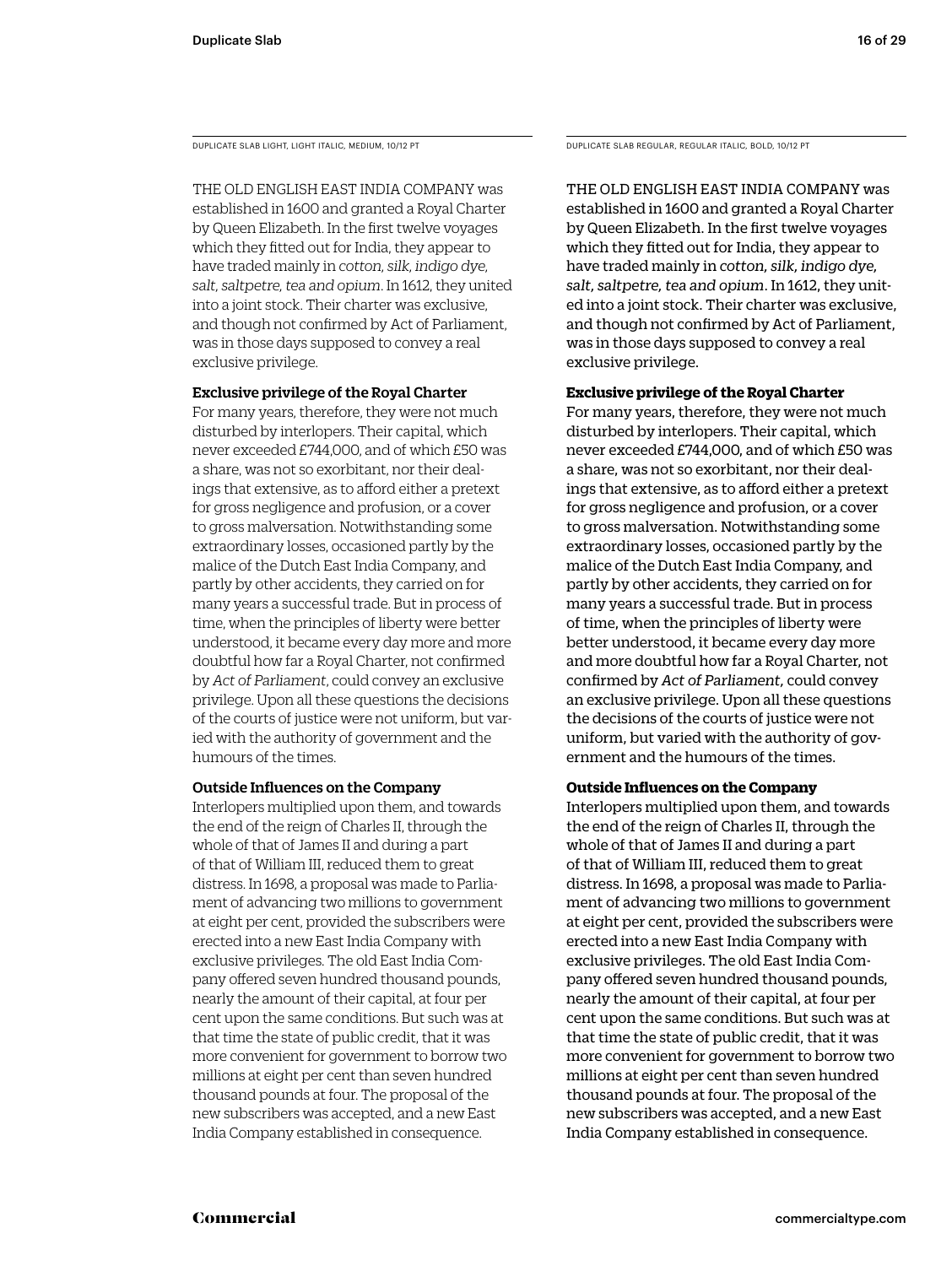DUPLICATE SLAB MEDIUM, MEDIUM ITALIC, BLACK, 10/12 PT DUPLICATE SLAB BOLD, BOLD ITALIC, 10/12 PT

THE OLD ENGLISH EAST INDIA COMPANY was established in 1600 and granted a Royal Charter by Queen Elizabeth. In the first twelve voyages which they fitted out for India, they appear to have traded mainly in *cotton, silk, indigo dye, salt, saltpetre, tea and opium*. In 1612, they united into a joint stock. Their charter was exclusive, and though not confirmed by Act of Parliament, was in those days supposed to convey a real exclusive privilege.

Exclusive privilege of the Royal Charter For many years, therefore, they were not much disturbed by interlopers. Their capital, which never exceeded £744,000, and of which £50 was a share, was not so exorbitant, nor their dealings that extensive, as to afford either a pretext for gross negligence and profusion, or a cover to gross malversation. Notwithstanding some extraordinary losses, occasioned partly by the malice of the Dutch East India Company, and partly by other accidents, they carried on for many years a successful trade. But in process of time, when the principles of liberty were better understood, it became every day more and more doubtful how far a Royal Charter, not confirmed by *Act of Parliament*, could convey an exclusive privilege. Upon all these questions the decisions of the courts of justice were not uniform, but varied with the authority of government and

### Outside Influences on the Company

the humours of the times.

Interlopers multiplied upon them, and towards the end of the reign of Charles II, through the whole of that of James II and during a part of that of William III, reduced them to great distress. In 1698, a proposal was made to Parliament of advancing two millions to government at eight per cent, provided the subscribers were erected into a new East India Company with exclusive privileges. The old East India Company offered seven hundred thousand pounds, nearly the amount of their capital, at four per cent upon the same conditions. But such was at that time the state of public credit, that it was more convenient for government to borrow two millions at eight per cent than seven hundred thousand pounds at four. The proposal of the new subscribers was accepted, and a new East India Company established in consequence. The

**THE OLD ENGLISH EAST INDIA COMPANY was established in 1600 and granted a Royal Charter by Queen Elizabeth. In the first twelve voyages which they fitted out for India, they appear to have traded mainly in** *cotton, silk, indigo dye, salt, saltpetre, tea and opium***. In 1612, they united into a joint stock. Their charter was exclusive, and though not confirmed by Act of Parliament, was in those days supposed to convey a real exclusive privilege.** 

*Exclusive privilege of the Royal Charter* **For many years, therefore, they were not much disturbed by interlopers. Their capital, which never exceeded £744,000, and of which £50 was a share, was not so exorbitant, nor their dealings that extensive, as to afford either a pretext for gross negligence and profusion, or a cover to gross malversation. Notwithstanding some extraordinary losses, occasioned partly by the malice of the Dutch East India Company, and partly by other accidents, they carried on for many years a successful trade. But in process of time,** 

DUPLICATE SLAB BLACK, BLACK ITALIC, 10/12 PT

THE OLD ENGLISH EAST INDIA COMPANY was established in 1600 and granted a Royal Charter by Queen Elizabeth. In the first twelve voyages which they fitted out for India, they appear to have traded mainly in *cotton, silk, indigo dye, salt, saltpetre, tea and opium*. In 1612, they united into a joint stock. Their charter was exclusive, and though not confirmed by Act of Parliament, was in those days supposed to convey a real exclusive privilege.

*Exclusive privilege of the Royal Charter* For many years, therefore, they were not much disturbed by interlopers. Their capital, which never exceeded £744,000, and of which £50 was a share, was not so exorbitant, nor their dealings that extensive, as to afford either a pretext for gross negligence and profusion, or a cover to gross malversation. Notwithstanding some extraordinary losses, occasioned partly by the malice of the Dutch East India Company, and partly by other accidents, they carried on for many years a successful trade. But in process of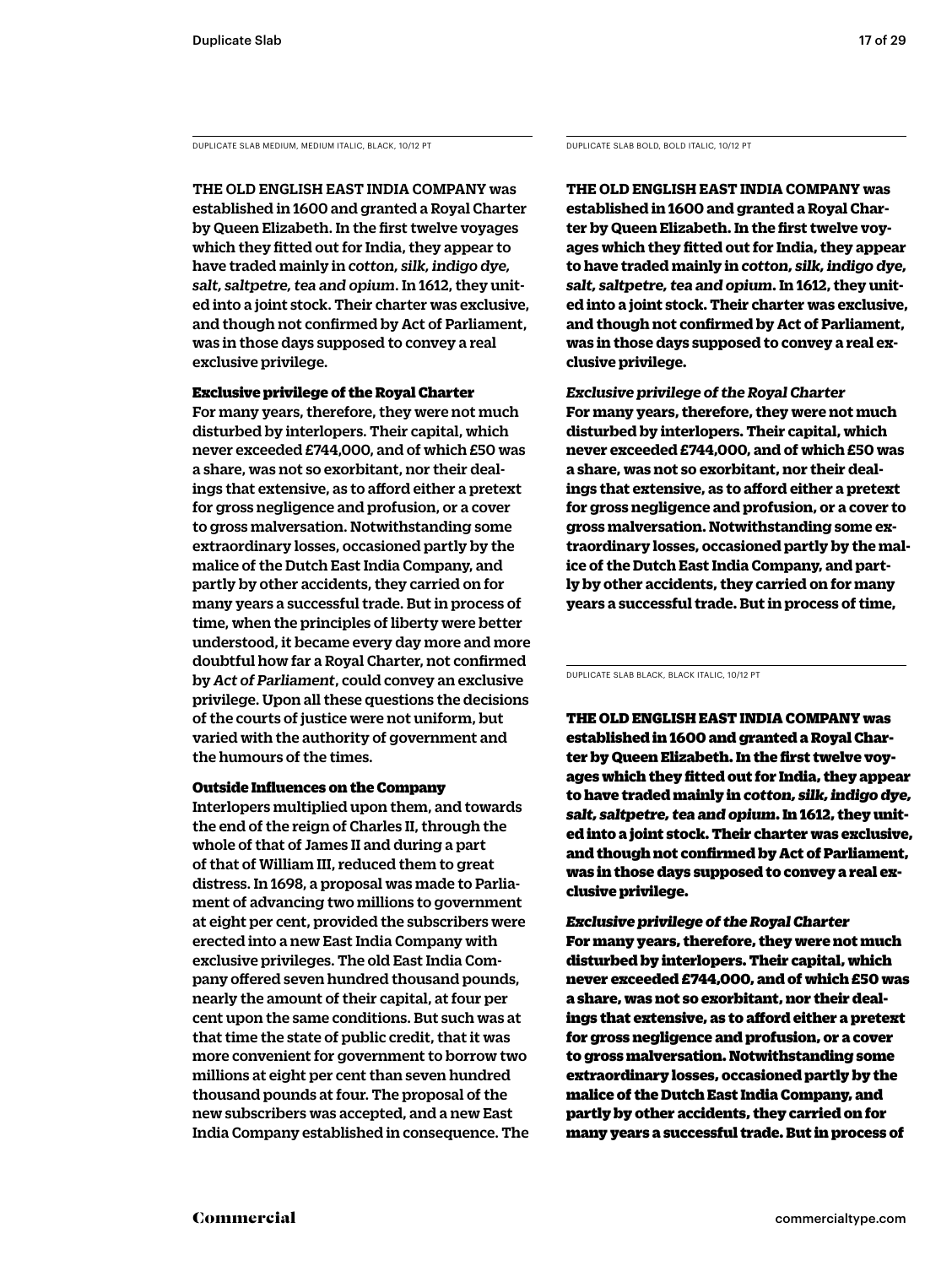THE OLD ENGLISH EAST INDIA COMPANY was established in 1600 and granted a Royal Charter by Queen Elizabeth. In the first twelve voyages which they fitted out for India, they appear to have traded mainly in *cotton, silk, indigo dye, salt, saltpetre, tea and opium*. In 1612, they united into a joint stock. Their charter was exclusive, and though not confirmed by Act of Parliament, was in those days supposed to convey a real exclusive privilege.

### **Exclusive privilege of the Royal Charter**

For many years, therefore, they were not much disturbed by interlopers. Their capital, which never exceeded £744,000, and of which £50 was a share, was not so exorbitant, nor their dealings that extensive, as to afford either a pretext for gross negligence and profusion, or a cover to gross malversation. Notwithstanding some extraordinary losses, occasioned partly by the malice of the Dutch East India Company, and partly by other accidents, they carried on for many years a successful trade. But in process of time, when the principles of liberty were better understood, it became every day more and more doubtful how far a Royal Charter, not confirmed by *Act of Parliament*, could convey an exclusive privilege. Upon all these questions the decisions of the courts of justice were not uniform, but varied with the authority of government and the humours of the times.

### **Outside Influences on the Company**

Interlopers multiplied upon them, and towards the end of the reign of Charles II, through the whole of that of James II and during a part of that of William III, reduced them to great distress. In 1698, a proposal was made to Parliament of advancing two millions to government at eight per cent, provided the subscribers were erected into a new East India Company with exclusive privileges. The old East India Company offered seven hundred thousand pounds, nearly the amount of their capital, at four per cent upon the same conditions. But such was at that time the state of public credit, that it was more convenient for government to borrow two millions at eight per cent than seven hundred thousand pounds at four. The proposal of the new subscribers was accepted, and a new East India Company established in consequence.

DUPLICATE SLAB REGULAR, REGULAR ITALIC, BOLD, 10/12 PT [ALTERNATE Q a g y 6 9]

THE OLD ENGLISH EAST INDIA COMPANY was established in 1600 and granted a Royal Charter by Queen Elizabeth. In the first twelve voyages which they fitted out for India, they appear to have traded mainly in *cotton, silk, indigo dye, salt, saltpetre, tea and opium*. In 1612, they united into a joint stock. Their charter was exclusive, and though not confirmed by Act of Parliament, was in those days supposed to convey a real exclusive privilege.

### **Exclusive privilege of the Royal Charter**

For many years, therefore, they were not much disturbed by interlopers. Their capital, which never exceeded £744,000, and of which £50 was a share, was not so exorbitant, nor their dealings that extensive, as to afford either a pretext for gross negligence and profusion, or a cover to gross malversation. Notwithstanding some extraordinary losses, occasioned partly by the malice of the Dutch East India Company, and partly by other accidents, they carried on for many years a successful trade. But in process of time, when the principles of liberty were better understood, it became every day more and more doubtful how far a Royal Charter, not confirmed by *Act of Parliament*, could convey an exclusive privilege. Upon all these questions the decisions of the courts of justice were not uniform, but varied with the authority of government and the humours of the times.

### **Outside Influences on the Company**

Interlopers multiplied upon them, and towards the end of the reign of Charles II, through the whole of that of James II and during a part of that of William III, reduced them to great distress. In 1698, a proposal was made to Parliament of advancing two millions to government at eight per cent, provided the subscribers were erected into a new East India Company with exclusive privileges. The old East India Company offered seven hundred thousand pounds, nearly the amount of their capital, at four per cent upon the same conditions. But such was at that time the state of public credit, that it was more convenient for government to borrow two millions at eight per cent than seven hundred thousand pounds at four. The proposal of the new subscribers was accepted, and a new East India Company established in consequence.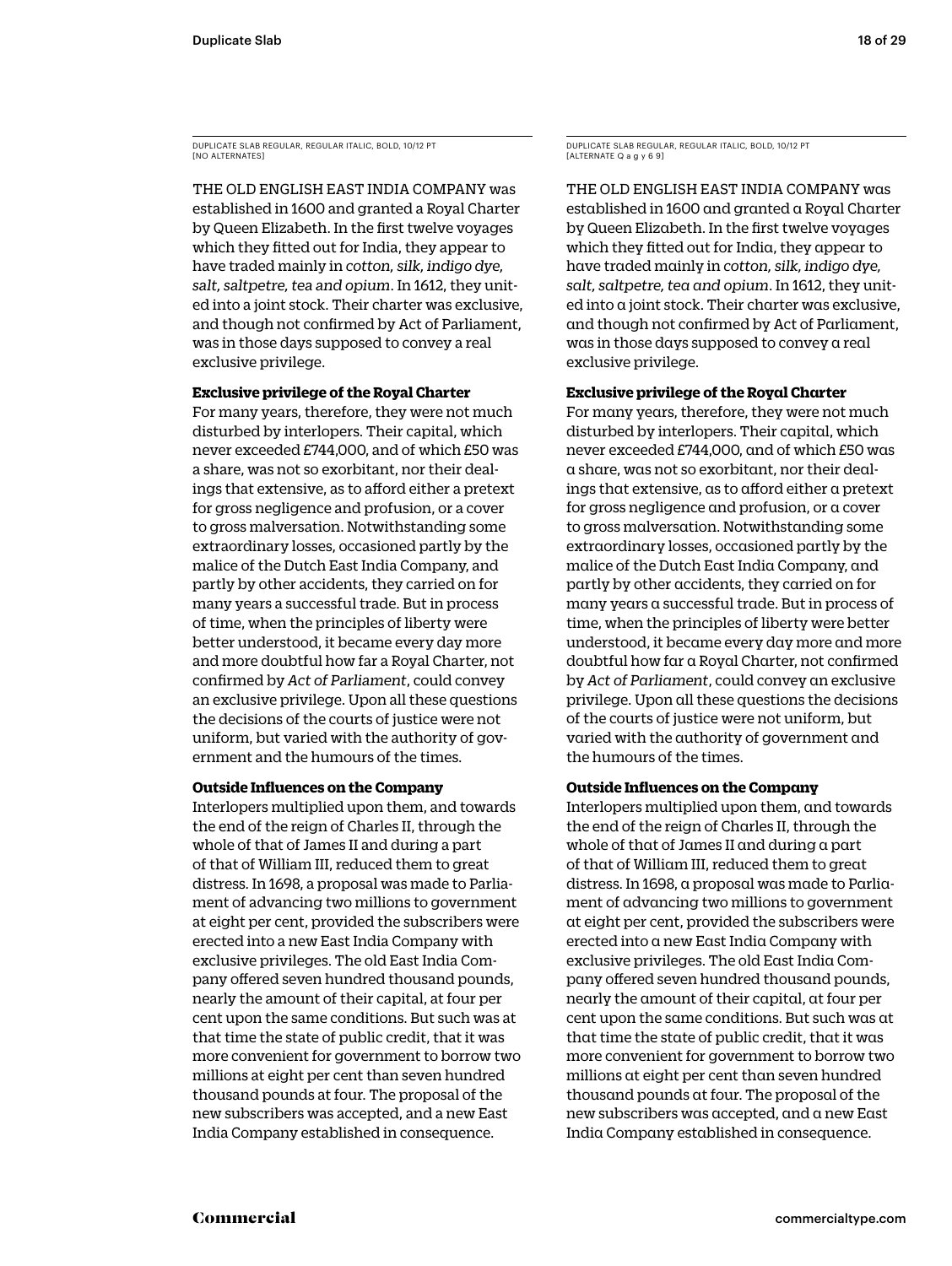DUPLICATE SLAB REGULAR, REGULAR ITALIC, BOLD, 9/11 PT DUPLICATE SLAB MEDIUM, MEDIUM ITALIC, BLACK, 9/11 PT

THE OLD ENGLISH EAST INDIA COMPANY was established in 1600 and granted a Royal Charter by Queen Elizabeth. In the first twelve voyages which they fitted out for India, they appear to have traded mainly in *cotton, silk, indigo dye, salt, saltpetre, tea and opium*. In 1612, they united into a joint stock. Their charter was exclusive, and though not confirmed by Act of Parliament, was in those days supposed to convey a real exclusive privilege.

### **Exclusive privilege of the Royal Charter**

For many years, therefore, they were not much disturbed by interlopers. Their capital, which never exceeded £744,000, and of which £50 was a share, was not so exorbitant, nor their dealings that extensive, as to afford either a pretext for gross negligence and profusion, or a cover to gross malversation. Notwithstanding some extraordinary losses, occasioned partly by the malice of the Dutch East India Company, and partly by other accidents, they carried on for many years a successful trade. But in process of time, when the principles of liberty were better understood, it became every day more and more doubtful how far a Royal Charter, not confirmed by *Act of Parliament,* could convey an exclusive privilege. Upon all these questions the decisions of the courts of justice were not uniform, but varied with the authority of government and the humours of the times.

### **Outside Influences on the Company**

Interlopers multiplied upon them, and towards the end of the reign of Charles II, through the whole of that of James II and during a part of that of William III, reduced them to great distress. In 1698, a proposal was made to Parliament of advancing two millions to government at eight per cent, provided the subscribers were erected into a new East India Company with exclusive privileges. The old East India Company offered seven hundred thousand pounds, nearly the amount of their capital, at four per cent upon the same conditions. But such was at that time the state of public credit, that it was more convenient for government to borrow two millions at eight per cent than seven hundred thousand pounds at four. The proposal of the new subscribers was accepted, and a new East India Company established in consequence. The old East India Company, however, had a right to continue their trade till 1701. They had, at the same time, in the name of their treasurer, subscribed, very artfully, three hundred and fifteen thousand pounds into the stock of the new. By a negligence in the expression of the Act of Parliament which vested the East India trade in the subscribers to this loan of two millions, it did not appear evident that they were all obliged to unite into

THE OLD ENGLISH EAST INDIA COMPANY was established in 1600 and granted a Royal Charter by Queen Elizabeth. In the first twelve voyages which they fitted out for India, they appear to have traded mainly in *cotton, silk, indigo dye, salt, saltpetre, tea and opium*. In 1612, they united into a joint stock. Their charter was exclusive, and though not confirmed by Act of Parliament, was in those days supposed to convey a real exclusive privilege.

### Exclusive privilege of the Royal Charter

For many years, therefore, they were not much disturbed by interlopers. Their capital, which never exceeded £744,000, and of which £50 was a share, was not so exorbitant, nor their dealings that extensive, as to afford either a pretext for gross negligence and profusion, or a cover to gross malversation. Notwithstanding some extraordinary losses, occasioned partly by the malice of the Dutch East India Company, and partly by other accidents, they carried on for many years a successful trade. But in process of time, when the principles of liberty were better understood, it became every day more and more doubtful how far a Royal Charter, not confirmed by *Act of Parliament*, could convey an exclusive privilege. Upon all these questions the decisions of the courts of justice were not uniform, but varied with the authority of government and the humours of the times.

### Outside Influences on the Company

Interlopers multiplied upon them, and towards the end of the reign of Charles II, through the whole of that of James II and during a part of that of William III, reduced them to great distress. In 1698, a proposal was made to Parliament of advancing two millions to government at eight per cent, provided the subscribers were erected into a new East India Company with exclusive privileges. The old East India Company offered seven hundred thousand pounds, nearly the amount of their capital, at four per cent upon the same conditions. But such was at that time the state of public credit, that it was more convenient for government to borrow two millions at eight per cent than seven hundred thousand pounds at four. The proposal of the new subscribers was accepted, and a new East India Company established in consequence. The old East India Company, however, had a right to continue their trade till 1701. They had, at the same time, in the name of their treasurer, subscribed, very artfully, three hundred and fifteen thousand pounds into the stock of the new. By a negligence in the expression of the Act of Parliament which vested the East India trade in the subscribers to this loan of two millions, it did not appear evident that they were all obliged to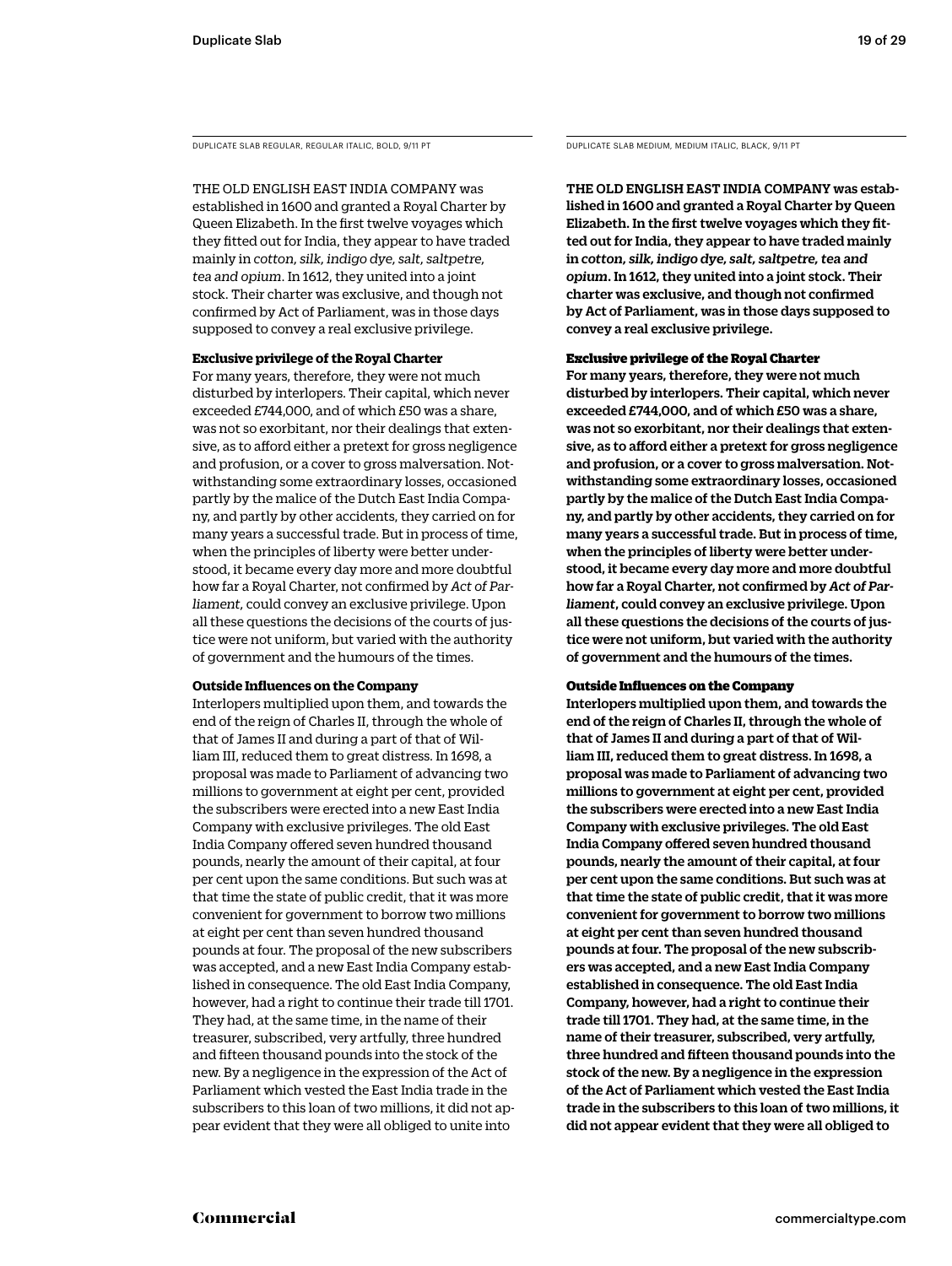THE OLD ENGLISH EAST INDIA COMPANY was established in 1600 and granted a Royal Charter by Queen Elizabeth. In the first twelve voyages which they fitted out for India, they appear to have traded mainly in *cotton, silk, indigo dye, salt, saltpetre, tea and opium*. In 1612, they united into a joint stock. Their charter was exclusive, and though not confirmed by Act of Parliament, was in those days supposed to convey a real exclusive privilege.

### **Exclusive privilege of the Royal Charter**

For many years, therefore, they were not much disturbed by interlopers. Their capital, which never exceeded £744,000, and of which £50 was a share, was not so exorbitant, nor their dealings that extensive, as to afford either a pretext for gross negligence and profusion, or a cover to gross malversation. Notwithstanding some extraordinary losses, occasioned partly by the malice of the Dutch East India Company, and partly by other accidents, they carried on for many years a successful trade. But in process of time, when the principles of liberty were better understood, it became every day more and more doubtful how far a Royal Charter, not confirmed by *Act of Parliament,* could convey an exclusive privilege. Upon all these questions the decisions of the courts of justice were not uniform, but varied with the authority of government and the humours of the times.

### **Outside Influences on the Company**

Interlopers multiplied upon them, and towards the end of the reign of Charles II, through the whole of that of James II and during a part of that of William III, reduced them to great distress. In 1698, a proposal was made to Parliament of advancing two millions to government at eight per cent, provided the subscribers were erected into a new East India Company with exclusive privileges. The old East India Company offered seven hundred thousand pounds, nearly the amount of their capital, at four per cent upon the same conditions. But such was at that time the state of public credit, that it was more convenient for government to borrow two millions at eight per cent than seven hundred thousand pounds at four. The proposal of the new subscribers was accepted, and a new East India Company established in consequence. The old East India Company, however, had a right to continue their trade till 1701. They had, at the same time, in the name of their treasurer, subscribed, very artfully, three hundred and fifteen thousand pounds into the stock of the new. By a negligence in the expression of the Act of Parliament which vested the East India trade in the subscribers to this loan of two millions, it did not appear evident that they were all obliged to unite into a joint stock. A few private traders, whose

DUPLICATE SLAB REGULAR, REGULAR ITALIC, BOLD, 8/10 PT [TRACKING +5] DUPLICATE SLAB MEDIUM, MEDIUM ITALIC, BLACK, 8/10 PT [TRACKING +5]

THE OLD ENGLISH EAST INDIA COMPANY was established in 1600 and granted a Royal Charter by Queen Elizabeth. In the first twelve voyages which they fitted out for India, they appear to have traded mainly in *cotton, silk, indigo dye, salt, saltpetre, tea and opium*. In 1612, they united into a joint stock. Their charter was exclusive, and though not confirmed by Act of Parliament, was in those days supposed to convey a real exclusive privilege.

### Exclusive privilege of the Royal Charter

For many years, therefore, they were not much disturbed by interlopers. Their capital, which never exceeded £744,000, and of which £50 was a share, was not so exorbitant, nor their dealings that extensive, as to afford either a pretext for gross negligence and profusion, or a cover to gross malversation. Notwithstanding some extraordinary losses, occasioned partly by the malice of the Dutch East India Company, and partly by other accidents, they carried on for many years a successful trade. But in process of time, when the principles of liberty were better understood, it became every day more and more doubtful how far a Royal Charter, not confirmed by *Act of Parliament*, could convey an exclusive privilege. Upon all these questions the decisions of the courts of justice were not uniform, but varied with the authority of government and the humours of the times.

### Outside Influences on the Company

Interlopers multiplied upon them, and towards the end of the reign of Charles II, through the whole of that of James II and during a part of that of William III, reduced them to great distress. In 1698, a proposal was made to Parliament of advancing two millions to government at eight per cent, provided the subscribers were erected into a new East India Company with exclusive privileges. The old East India Company offered seven hundred thousand pounds, nearly the amount of their capital, at four per cent upon the same conditions. But such was at that time the state of public credit, that it was more convenient for government to borrow two millions at eight per cent than seven hundred thousand pounds at four. The proposal of the new subscribers was accepted, and a new East India Company established in consequence. The old East India Company, however, had a right to continue their trade till 1701. They had, at the same time, in the name of their treasurer, subscribed, very artfully, three hundred and fifteen thousand pounds into the stock of the new. By a negligence in the expression of the Act of Parliament which vested the East India trade in the subscribers to this loan of two millions, it did not appear evident that they were all obliged to unite into a joint stock. A few private traders, whose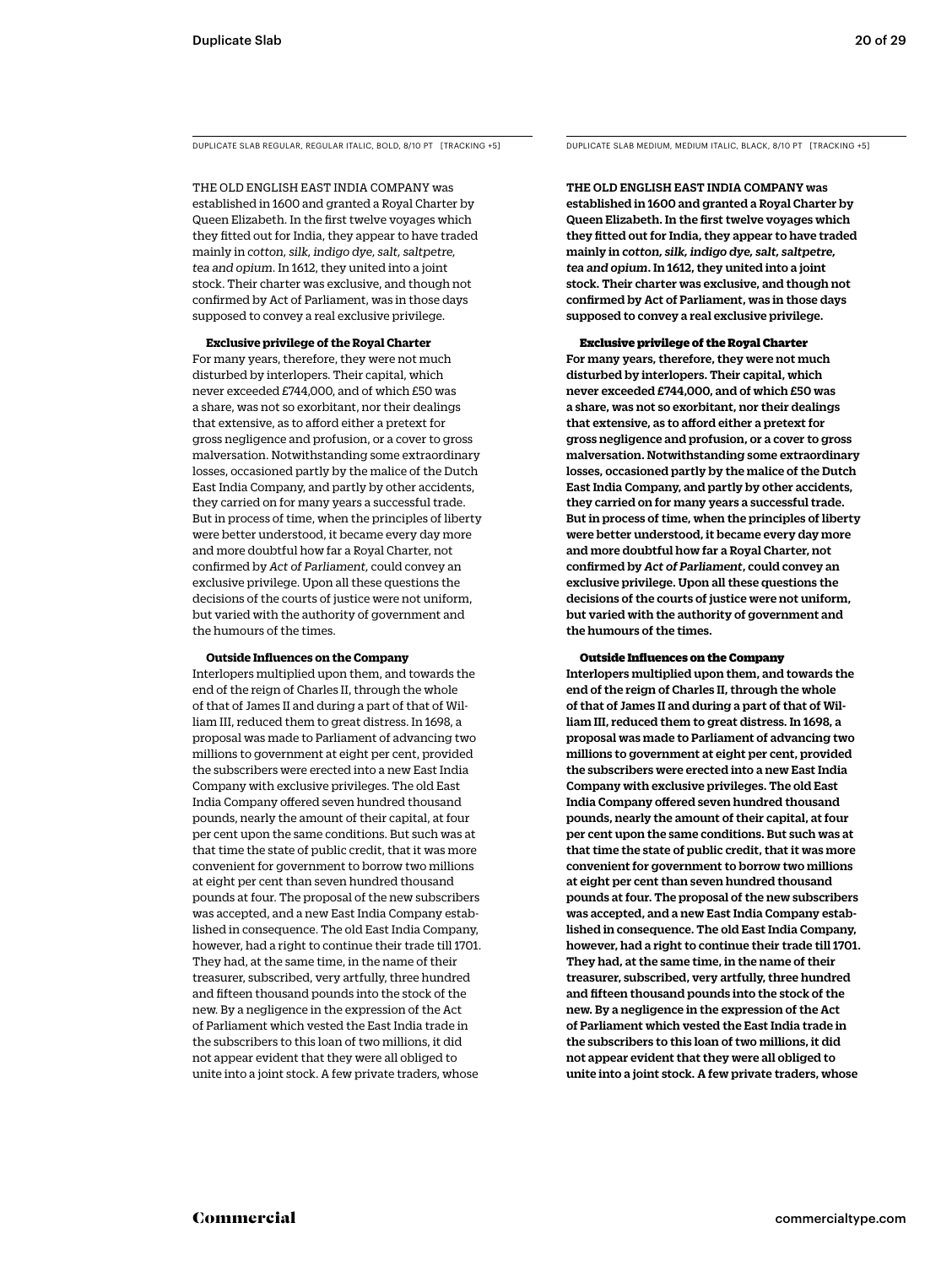DUPLICATE SLAB REGULAR, 7/9 PT [TRACKING +6]

SITUATIONIST INTERNATIONAL (SI) was a group of international revolutionaries founded in 1957. With their ideas rooted in Marxism and the 20th century European artistic avantgarde, they advocated experiences of life being alternative to those admitted by the capitalist order, for the fulfillment of human primitive desires and the pursuing of a superior passional quality. For this purpose they suggested and experimented with the construction of situations; the setting up of environments favorable for the fulfillment of such desires. Using methods drawn from the arts, they developed a series of experimental fields of study for the construction of such, like unitary urbanism and psychogeography.

The sense of constructing situations is to fulfill human primitive desires and pursue a superior passional quality. From *Internationale Situationiste #1*: "This alone can lead to the further clarification of these simple basic desires, and to the confused emergence of new desires whose material roots will be precisely the new reality engendered by situationist constructions. *We must thus envisage a* 

DUPLICATE SLAB REGULAR, 6/8 PT [TRACKING +8]

SITUATIONIST INTERNATIONAL (SI) was a group of international revolutionaries founded in 1957. With their ideas rooted in Marxism and the 20th century European artistic avantgarde, they advocated experiences of life being alternative to those admitted by the capitalist order, for the fulfillment of human primitive desires and the pursuing of a superior passional quality. For this purpose they suggested and experimented with the construction of situations; the setting up of environments favorable for the fulfillment of such desires. Using methods drawn from the arts, they developed a series of experimental fields of study for the construction of such, like unitary urbanism and psychogeography.

The sense of constructing situations is to fulfill human primitive desires and pursue a superior passional quality. From *Internationale Situationiste #1*: "This alone can lead to the further clarification of these simple basic desires, and to the confused emergence of new desires whose material roots will be precisely the new reality engendered by situationist constructions. *We must thus envisage a sort of situationist-oriented psychoanalysis in which, in contrast to the goals pursued by the various currents stemming from Freudianism, each of the participants in this adventure would discover desires for specific ambiences in order to fulfill them. Each person must seek what he loves, what attracts him. Through this method one can tabulate elements* 

DUPLICATE SLAB MEDIUM, 7/9 PT [TRACKING +6]

SITUATIONIST INTERNATIONAL (SI) was a group of international revolutionaries founded in 1957. With their ideas rooted in Marxism and the 20th century European artistic avantgarde, they advocated experiences of life being alternative to those admitted by the capitalist order, for the fulfillment of human primitive desires and the pursuing of a superior passional quality. For this purpose they suggested and experimented with the construction of situations; the setting up of environments favorable for the fulfillment of such desires. Using methods drawn from the arts, they developed a series of experimental fields of study for the construction of such, like unitary urbanism and psychogeography.

The sense of constructing situations is to fulfill human primitive desires and pursue a superior passional quality. From *Internationale Situationiste #1*: "This alone can lead to the further clarification of these simple basic desires, and to the confused emergence of new desires whose material roots will be precisely the new reality engendered by situationist constructions. *We must thus envisage a* 

DUPLICATE SLAB BOLD, 7/9 PT [TRACKING +6]

**SITUATIONIST INTERNATIONAL (SI) was a group of international revolutionaries founded in 1957. With their ideas rooted in Marxism and the 20th century European artistic avantgarde, they advocated experiences of life being alternative to those admitted by the capitalist order, for the fulfillment of human primitive desires and the pursuing of a superior passional quality. For this purpose they suggested and experimented with the construction of situations; the setting up of environments favorable for the fulfillment of such desires. Using methods drawn from the arts, they developed a series of experimental fields of study for the construction of such, like unitary urbanism and psychogeography.**

**The sense of constructing situations is to fulfill human primitive desires and pursue a superior passional quality. From**  *Internationale Situationiste #1***: "This alone can lead to the further clarification of these simple basic desires, and to the confused emergence of new desires whose material roots will be precisely the new reality engendered by situationist constructions.** *We must thus envisage* 

DUPLICATE SLAB MEDIUM, 6/8 PT [TRACKING +8]

SITUATIONIST INTERNATIONAL (SI) was a group of international revolutionaries founded in 1957. With their ideas rooted in Marxism and the 20th century European artistic avantgarde, they advocated experiences of life being alternative to those admitted by the capitalist order, for the fulfillment of human primitive desires and the pursuing of a superior passional quality. For this purpose they suggested and experimented with the construction of situations; the setting up of environments favorable for the fulfillment of such desires. Using methods drawn from the arts, they developed a series of experimental fields of study for the construction of such, like unitary urbanism and psychogeography.

The sense of constructing situations is to fulfill human primitive desires and pursue a superior passional quality. From *Internationale Situationiste #1*: "This alone can lead to the further clarification of these simple basic desires, and to the confused emergence of new desires whose material roots will be precisely the new reality engendered by situationist constructions. *We must thus envisage a sort of situationist-oriented psychoanalysis in which, in contrast to the goals pursued by the various currents stemming from Freudianism, each of the participants in this adventure would discover desires for specific ambiences in order to fulfill them. Each person must seek what he* 

DUPLICATE SLAB BOLD, 6/8 PT [TRACKING +8]

**SITUATIONIST INTERNATIONAL (SI) was a group of international revolutionaries founded in 1957. With their ideas rooted in Marxism and the 20th century European artistic avantgarde, they advocated experiences of life being alternative to those admitted by the capitalist order, for the fulfillment of human primitive desires and the pursuing of a superior passional quality. For this purpose they suggested and experimented with the construction of situations; the setting up of environments favorable for the fulfillment of such desires. Using methods drawn from the arts, they developed a series of experimental fields of study for the construction of such, like unitary urbanism and psychogeography.**

**The sense of constructing situations is to fulfill human primitive desires and pursue a superior passional quality. From** *Internationale Situationiste #1***: "This alone can lead to the further clarification of these simple basic desires, and to the confused emergence of new desires whose material roots will be precisely the new reality engendered by situationist constructions.** *We must thus envisage a sort of situationist-oriented psychoanalysis in which, in contrast to the goals pursued by the various currents stemming from Freudianism, each of the participants in this adventure would discover desires for specific ambiences in order to fulfill them. Each person must seek what he*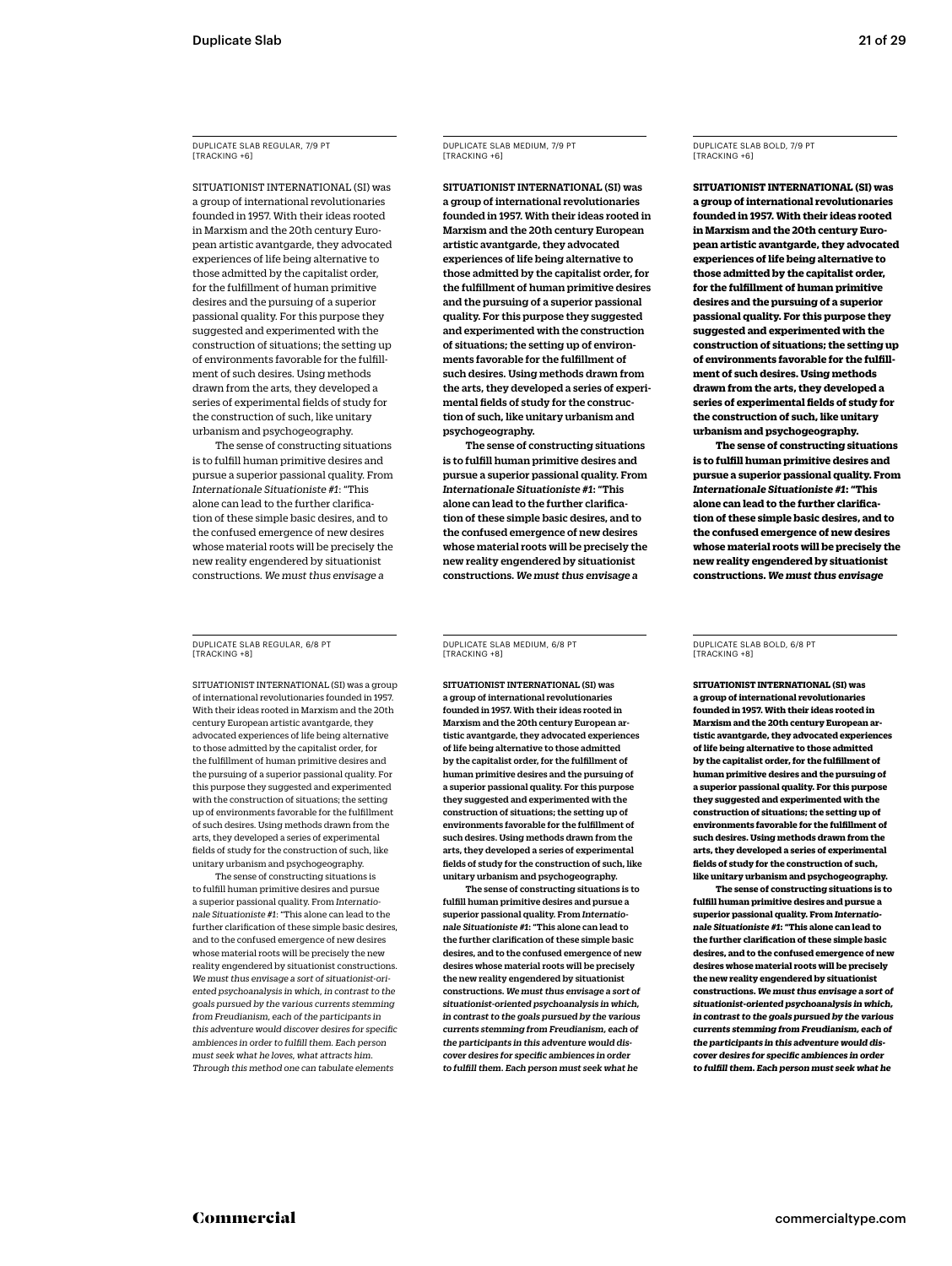DUPLICATE SLAB REGULAR, REGULAR ITALIC, 9/10 PT

The Spanish War, which began in 1739, and the French war which soon followed it occasioned further increase of the debt, which, on the 31st of December 1748, after the war had been concluded by the Treaty of Aix-la-Chapelle, amounted to £78,293,313. The most profound peace of seventeen years continuance had taken no more than £8,328,354. from it. A war of less than nine years' continuance added £31,338,689 to it. (Refer to James Postlethwaite's *The History of the Public Revenue.*) During the administration of Mr. Pelham, the interest of the public debt was reduced, or at least measures were taken for reducing it, from four to three per cent; the sinking fund was increased, and some part of the public debt was paid off. In 1755, before the breaking out of the late war, the funded debt of Great Britain amounted to £72,289,673. On the 5th of January 1763, at the conclusion of the peace, the funded debt amounted to £122,603,336. The unfunded debt has been stated at £13,927,589.

DUPLICATE SLAB REGULAR, REGULAR ITALIC, 9/11 PT

The Spanish War, which began in 1739, and the French war which soon followed it occasioned further increase of the debt, which, on the 31st of December 1748, after the war had been concluded by the Treaty of Aix-la-Chapelle, amounted to £78,293,313. The most profound peace of seventeen years continuance had taken no more than £8,328,354. from it. A war of less than nine years' continuance added £31,338,689 to it. (Refer to James Postlethwaite's *The History of the Public Revenue.*) During the administration of Mr. Pelham, the interest of the public debt was reduced, or at least measures were taken for reducing it, from four to three per cent; the sinking fund was increased, and some part of the public debt was paid off. In 1755, before the breaking out of the late war, the funded debt of Great Britain amounted to £72,289,673. On the 5th of January 1763, at the conclusion of the peace, the funded debt amounted to £122,603,336. The unfunded debt has been stated at £13,927,589.

DUPLICATE SLAB REGULAR, REGULAR ITALIC, 9/12 PT

The Spanish War, which began in 1739, and the French war which soon followed it occasioned further increase of the debt, which, on the 31st of December 1748, after the war had been concluded by the Treaty of Aix-la-Chapelle, amounted to £78,293,313. The most profound peace of seventeen years continuance had taken no more than £8,328,354. from it. A war of less than nine years' continuance added £31,338,689 to it. (Refer to James Postlethwaite's *The History of the Public Revenue.*) During the administration of Mr. Pelham, the interest of the public debt was reduced, or at least measures were taken for reducing it, from four to three per cent; the sinking fund was increased, and some part of the public debt was paid off. In 1755, before the breaking out of the late war, the funded debt of Great Britain amounted to £72,289,673. On the 5th of January 1763, at the conclusion of the peace, the funded debt amounted to £122,603,336. The unfunded debt has been stated at £13,927,589.

DUPLICATE SLAB REGULAR, REGULAR ITALIC, 9/13 PT

The Spanish War, which began in 1739, and the French war which soon followed it occasioned further increase of the debt, which, on the 31st of December 1748, after the war had been concluded by the Treaty of Aix-la-Chapelle, amounted to £78,293,313. The most profound peace of seventeen years continuance had taken no more than £8,328,354. from it. A war of less than nine years' continuance added £31,338,689 to it. (Refer to James Postlethwaite's *The History of the Public Revenue.*) During the administration of Mr. Pelham, the interest of the public debt was reduced, or at least measures were taken for reducing it, from four to three per cent; the sinking fund was increased, and some part of the public debt was paid off. In 1755, before the breaking out of the late war, the funded debt of Great Britain amounted to £72,289,673. On the 5th of January 1763, at the conclusion of the peace, the funded debt amounted to £122,603,336. The unfunded debt has been stated at £13,927,589.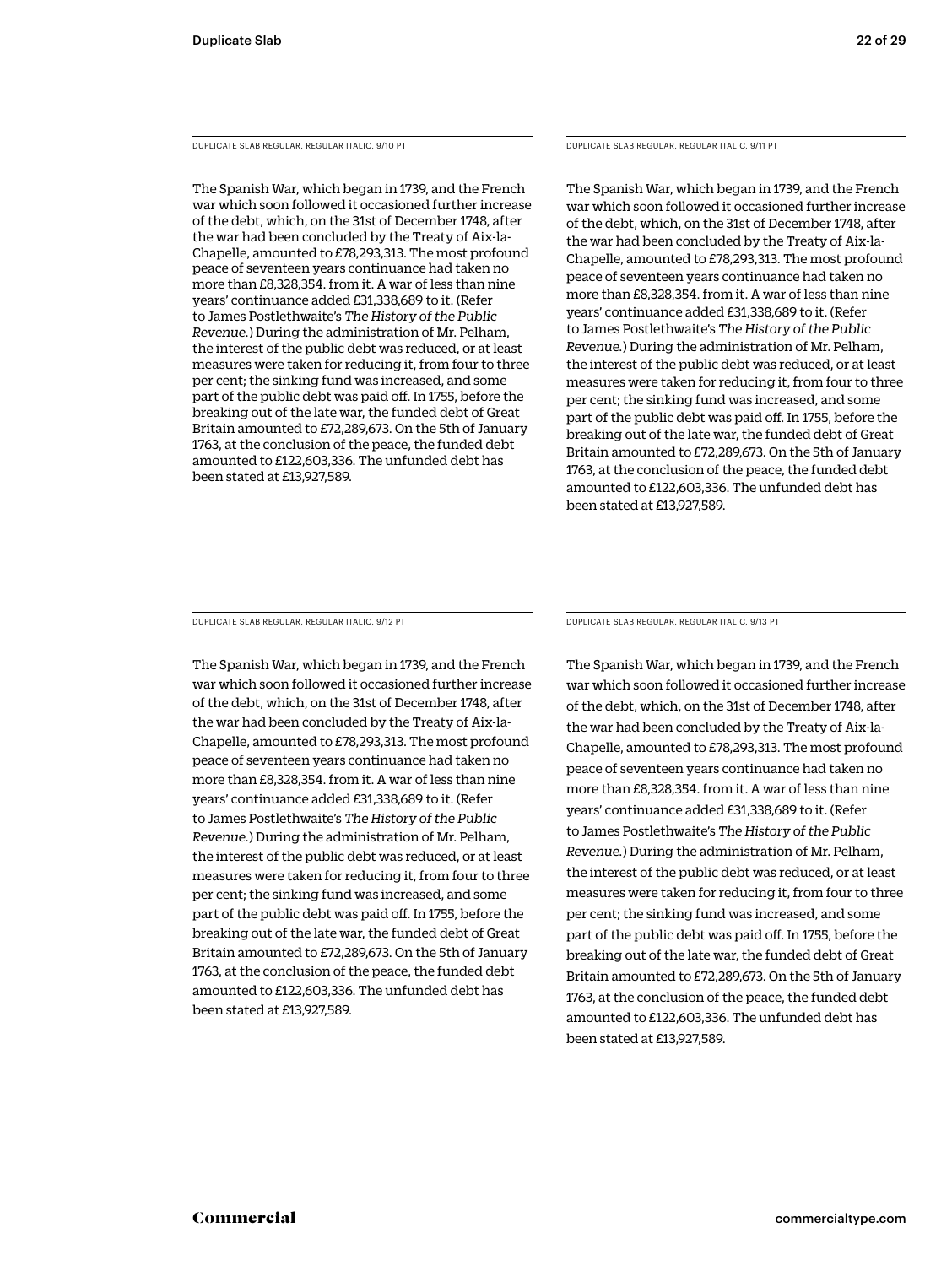### ČESKÝ (CZECH) DUPLICATE SLAB REGULAR, REGULAR ITALIC, 9/11 PT

Ačkoli klimšova nenapsala knih mnoho, přece zná ji ta naše četbychtivá mládež tuze dobře. Zná ji zejména z knih: Z jara do léta, Kniha báchorek, Paleček a Malenka, Z ráje, Rodinná skřínka a j., a pak z různých časopisů pro mládež, do nichž velice pilně přispívá. Její práce vesměs děti naše rády čítají, poněvadž skutečně vynikají vším, čeho se na dobré četbě žádá. *Však Klimšova také pracuje s láskou, pracuje opravdově vážně a nevydá nic na světlo, co by důkladně nepodrobila soudu svému i soudu jiných*. A to právě dodává jejím prácem té pravé ceny. Nuže seznammež se se životem této tiché a skromné pracovnice, seznammež se i s jejími pěknými spisy. Klimšova narodila se 7. dne měsíce prosince roku 1851. v Poličce. Otec její byl dosti zámožným a váženým měšťanem, měltě v Poličce dům a byl dlouhá léta členem obecního zastupitelstva, ba i městským radním. *Při domě měli Klimšovi zahrádku.* Něžná matka Bohumilčina milovala totiž velice květiny a při tom lnula také velikou láskou ku zvířatům. Byla dobra, o vše, ale zvláště o děti své starostliva, při tom pilna, šetrna a skoro až příliš skromna. Podobala se, zvláště v pozdějším svém věku, na vlas těm prostosrdečným a milým paním, ženám i stařenkám staročeským, o nichž nám často naši povídkáři tak rádi a živě vypra-

### DEUTSCH (GERMAN) DUPLICATE SLAB REGULAR, REGULAR ITALIC, 9/11 PT

Sehen wir das Gesamtbild unseres heutigen Lebens nur mit unseren Augen an, so können wir die Folgerung ziehen, daß dieses Gebilde einen chaotischen Charakter trägt, und es kann uns nicht wundern, daß diejenigen, welche sich in diesem scheinbaren Chaos unwohl fühlen, der Welt entfliehen oder sich in geistigen Abstraktionen verlieren wollen. *Doch jedenfalls muß es uns klar sein, daß diese Flucht vor der Wirklichkeit ein ebenso großer Irrtum ist wie jene Anlehnung an den reinsten Materialismus*. Weder die Flucht in das Mittelalter, noch der von verschiedenen Kunsthistorikern empfohlene Wiederaufbau des Olympos kann und die Lösung bringen. Unsere Zeit hat eine andere Mission zu erfüllen als die des Mittelalters und des Hellenismus. Um die Aufgabe unserer Zeit richtig zu verstehen, ist es notwendig, daß wir nicht nur mit unseren Augen, sondern vielmehr mit unseren innerlichen Sinnesorganen die Lebensstruktur erfassen. Haben wir einmal die Synthese des Lebens aus der Tiefe unseres Wesens gewonnen und als Inhalt von Kultur und Kunst anerkannt, so wird es uns nicht schwer fallen an Hand von Dokumenten, die uns die Tradition liefert, der Lösung des Problems näher zu kommen. Nicht wir allein ringen um die Lösung des Kunstproblems, son-

### DANSK (DANISH) DUPLICATE SLAB REGULAR, REGULAR ITALIC, 9/11 PT

Der var en lille havfisk af god familie, navnet husker jeg ikke, det må de lærde sige dig. Den lille fisk havde attenhundrede søskende, alle lige gamle; de kendte ikke deres fader eller moder, de måtte straks skøtte sig selv og svømme om, men det var en stor fornøjelse; vand havde de nok at drikke, hele verdenshavet, føden tænkte de ikke på, den kom nok; hver ville følge sin lyst, hver ville få sin egen historie, ja det tænkte heller ingen af dem på. *Solen skinnede ned i vandet, det lyste om dem, det var så klart, det var en verden med de forunderligste skabninger*, og nogle så gruelig store, med voldsomme gab, de kunne sluge de attenhundrede søskende, men det tænkte de heller ikke på, for ingen af dem var endnu blevet slugt. De små svømmede sammen, tæt op til hverandre, som sildene og makrellerne svømmer; men som de allerbedst svømmede i vandet og tænkte på ingenting, sank, med forfærdelig lyd, ovenfra, midt ned imellem dem, en lang, tung ting, der slet ikke ville holde op; længere og længere strakte den sig, og hver af småfiskene, som den ramte, blev kvast eller fik et knæk, som de ikke kunne forvinde. Alle småfisk, de store med, lige oppe fra havets flade og ned til dets bund, fór i forfærdelse til side; den tunge, voldsomme ting sænkede sig dybere og dybere,

### ESPAÑOL (SPANISH) DUPLICATE SLAB REGULAR, REGULAR ITALIC, 9/11 PT

En esta conferencia no pretendo, como en anteriores, definir, sino subrayar; no quiero dibujar, sino sugerir. Animar, en su exacto sentido. Herir pájaros soñolientos. Donde haya un rincón oscuro, poner un reflejo de nube alargada y regalar unos cuantos espejos de bolsillo a las señoras que asisten. *He querido bajar a la ribera de los juncos. Por debajo de las tejas amarillas*. A la salida de las aldeas, donde el tigre se come a los niños. Estoy en este momento lejos del poeta que mira el reloj, lejos del poeta que lucha con la estatua, que lucha con el sueño, que lucha con la anatomía; he huido de todos mis amigos y me voy con aquel muchacho que se come la fruta verde y mira cómo las hormigas devoran al pájaro aplastado por el automóvil. Por las calles más puras del pueblo me encontraréis; por el aire viajero y la luz tendida de las melodías que Rodrigo Caro llamó "reverendas madres de todos los cantares". Por todos los sitios donde se abre la tierna orejita rosa del niño o la blanca orejita de la niña que espera, llena de miedo, el alfiler que abra el agujero para la arracada. En todos los paseos que yo he dado por España, un poco cansado de catedrales, de piedras muertas, de paisajes con alma, me puse a buscar los elementos vivos, perdurables, donde no se hiela el minuto, que viven un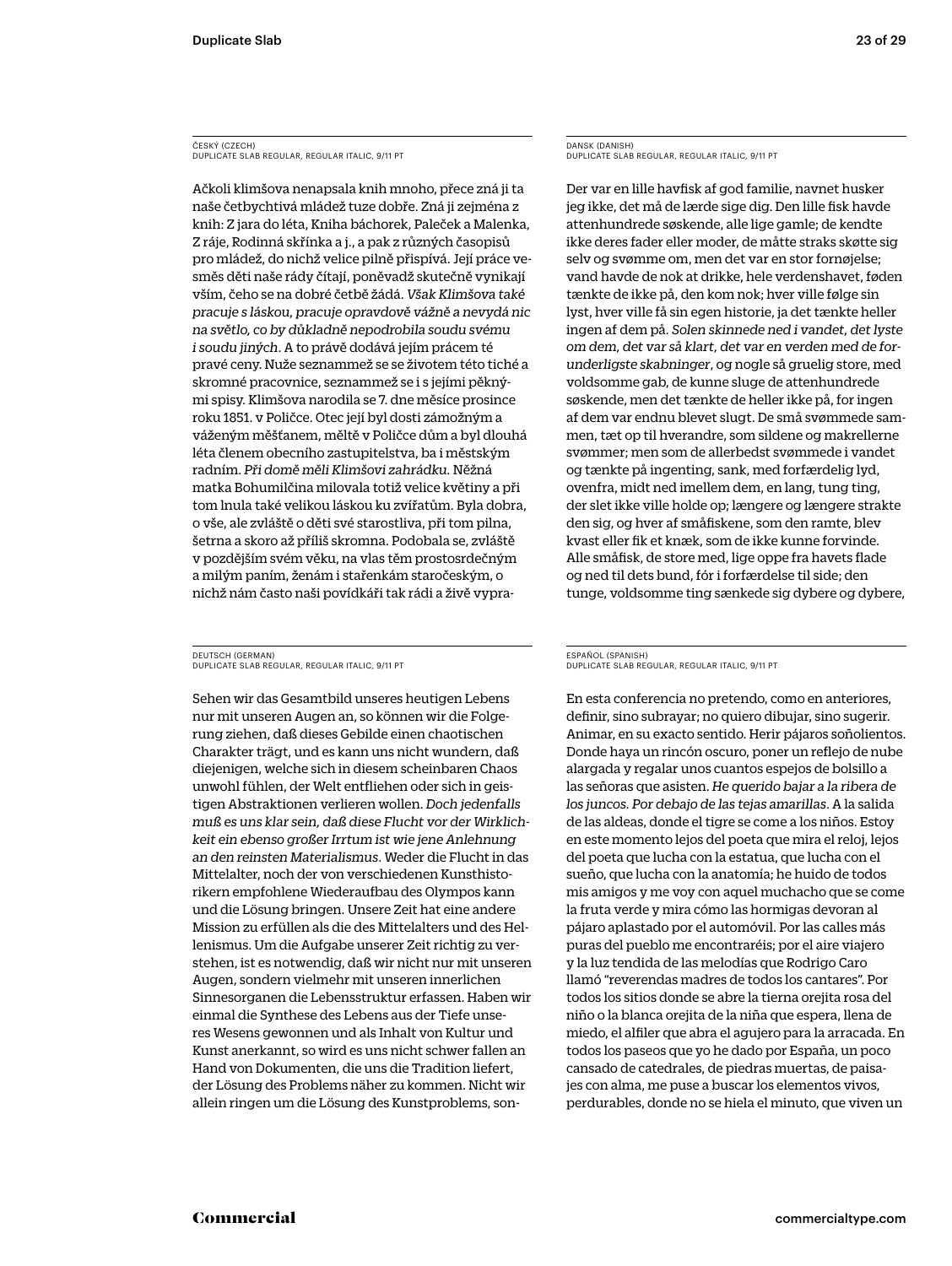FRANÇAIS (FRENCH) DUPLICATE SLAB REGULAR, REGULAR ITALIC, 9/11 PT

Dada a son origine dans le dictionnaire. C'est terriblement simple. En français cela signifie «cheval de bois». En allemand «va te faire, au revoir, à la prochaine». En roumain «oui en effet, vous avez raison, c'est ça, d'accord, vraiment, on s'en occupe», etc. *C'est un mot international. Seulement un mot et ce mot comme mouvement.* Très facile à comprendre. Lorsqu'on en fait une tendance artistique, cela revient à vouloir supprimer les complications. Psychologie Dada. Allemagne Dada y compris indigestions et crampes brouillardeuses, littérature Dada, bourgeoisie Dada et vous, très vénérés poètes, vous qui avez toujours fait de la poésie avec des mots, mais qui n'en faites jamais du mot lui-même, vous qui tournez autour d'un simple point en poétisant. Guerre mondiale Dada et pas de fin, révolution Dada et pas de commencement. Dada, amis et soi-disant poètes, très estimés fabricateurs et évangélistes Dada Tzara, Dada Huelsenbeck, Dada m'dada, Dada m'dada, Dada mhm, dada dera dada, Dada Hue, Dada Tza. Comment obtenir la béatitude ? En disant Dada. Comment devenir célèbre? En disant Dada. D'un geste noble et avec des manières raffinées. Jusqu'à la folie. Jusqu'à l'évanouissement. Comment en finir avec tout ce qui est journalisticaille, anguille,

MAGYAR (HUNGARIAN) DUPLICATE SLAB REGULAR, REGULAR ITALIC, 9/11 PT

Hajnali két órakor a segédtiszt belépett a tábornok szobájába és jelentette, hogy a járőrök elindultak a hodricsi úton. Az asztalra állított petróleumlámpa körül szétteregetett tereprajzok és jelentések hevertek, rajtuk keresztbe dobva egy ezüstgombos lovaglópálca. A tábornok a szoba közepén állt és hideg arccal hallgatta a segédtiszt szavait. Kurtára nyírt szakála rőtesen csillogott a lámpafényben. *Aranykeretes szemüvege mögül jeges nyugalommal csillámlottak elő kék szemei.* Csupa energia volt ez a hat láb magas, karcsú ember, aki egy hónap előtt vette át a feldunai hadtest parancsnokságát. De most mégis, mintha valami fáradtságot vagy inkább fásultságot árultak volna el mozdulatai. Némán bólintott s mikor a segédtiszt mögött becsukódott az ajtó, kimerülten dobta magát a kopott díványra. Két nap óta mindig talpon volt s egyik izgalom a másik után érte. A Szélakna irányában fekvő főcsapat felé haladó ellenség már egy napi előnyt nyert a Zsarnócra kirendelt zászlóalj parancsnokának ügyetlensége folytán. Első felindulásában maga vette át a zászlóalj vezényletét s negyvennyolc óra óta egy percre le nem hunyta a szemét. Izgatta az is, hogy esetleg elvágják a derékhadtól, ha ugyan be nem kerítik. A legénység pedig javarészt újoncokból

ITALIANO (ITALIAN) DUPLICATE SLAB REGULAR, REGULAR ITALIC, 9/11 PT

Dapprima, ripetendendo l'errore commesso in gioventù, scrisse di animali che conosceva poco, e le sue favole risonarono di ruggiti e barriti. Poi si fece più umano, se così si può dire, scrivendo degli animali che credeva di conoscere. *Così la mosca gli regalò una gran quantità di favole dimostrandosi un animale più utile di quanto si creda*. In una di quelle favole ammirava la velocità del dittero, velocità sprecata perchè non gli serviva nè a raggiungere la preda nè a garantire la sua incolumità. Qui faceva la morale una testuggine. Un'altra favola esaltava la mosca che distruggeva le cose sozze da essa tanto amate. Una terza si meravigliava che la mosca, l'animale più ricco d'occhi, veda tanto imperfettamente. Infine una raccontava di un uomo che, dopo di aver schiacciato una mosca noiosa, le gridò: "Ti ho beneficata; ecco che non sei più una mosca". Con tale sistema *era facile di avere ogni giorno* la favola pronta col caffè del mattino. Doveva venire la guerra ad insegnargli che la favola poteva divenire un'espressione del proprio animo, il quale così inseriva la mummietta nella macchina della vita, quale un suo organo. Ed ecco come avvenne. Allo scoppio della guerra italiana, Mario temette che il primo atto di persecuzione che l' I. e R. Polizia avrebbe esercitato a

### POLSKI (POLISH) DUPLICATE SLAB REGULAR, REGULAR ITALIC, 9/11 PT

Od wczoraj jakiś niepokój panuje w uliczce. Stary Mendel dziwi się i częściej niż zwykle nakłada krótką łajkę patrząc w okno. Tych ludzi nie widział on tu jeszcze. Gdzie idą? Po co przystają z robotnikami, śpieszącymi do kopania fundamentów pod nowy dom niciarza Greulicha? Skąd się tu wzięły te obszarpane wyrostki? Dlaczego patrzą tak po sieniach? Skąd mają pieniądze, że idą w pięciu do szynku? Stary Mendel kręci głową, smokcząc mały, silnie wygięty wiśniowy cybuszek. *On zna tak dobrze tę uliczkę cichą. Jej fizjonomię, jej ruch.* jej głosy, jej tętno. Wie, kiedy zza którego węgła wyjrzy w dzień pogodny słońce; ile dzieci przebiegnie rankiem, drepcąc do ochronki, do szkoły; ile zwiędłych dziewcząt w ciemnych chustkach, z małymi blaszeczkami w ręku przejdzie po trzy, po cztery, do fabryki cygar na robotę; ile kobiet przystanie z koszami na starym, wytartym chodniku, pokazując sobie zakupione jarzyny, skarżąc się na drogość jaj, mięsa i masła; ilu wyrobników przecłapie środkiem bruku, ciężkim chodem nóg obutych w trepy, niosąc pod pachą węzełki, a w ręku cebrzyki, kielnie, liny. siekiery, piły. Ba, on i to nawet wie może. ile wróbli gnieździ się w gzymsach starego browaru- który panuje nad uliczką wysokim, poczerniałym kominem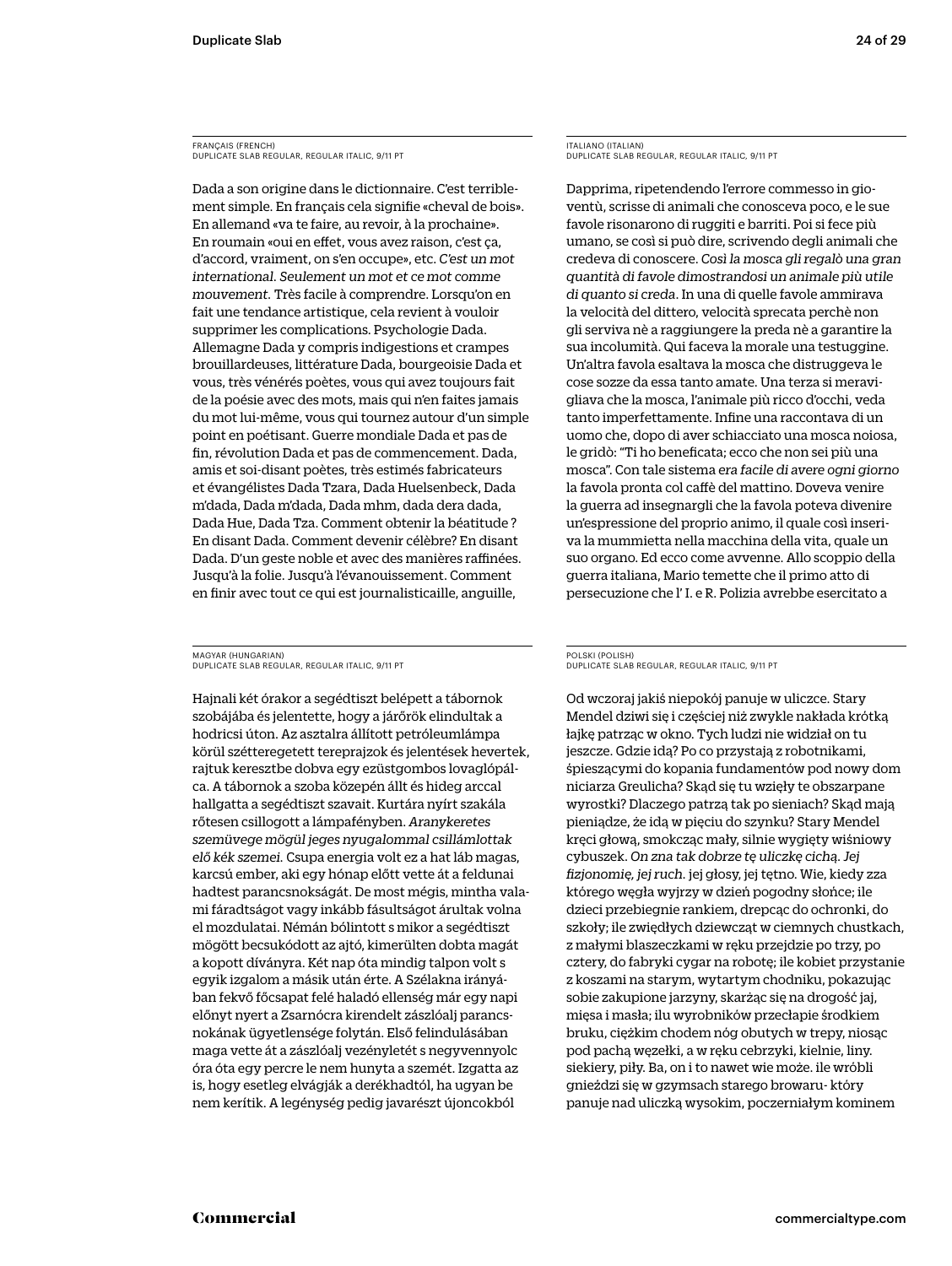PORTUGUÊS (PORTUGUESE) DUPLICATE SLAB REGULAR, REGULAR ITALIC, 9/11 PT

D. Benedita levantou-se, no dia seguinte, com a idéia de escrever uma carta ao marido, uma longa carta em que lhe narrasse a festa da véspera, nomeasse os convivas e os pratos, descrevesse a recepção noturna, e, principalmente, desse notícia das novas relações com D. Maria dos Anjos. A mala fechava-se às duas horas da tarde, *D. Benedita acordara às nove, e, não morando longe (morava no Campo da Aclamação), um escravo levaria a carta ao correio muito a tempo.* Demais, chovia; D. Benedita arredou a cortina da janela, deu com os vidros molhados; era uma chuvinha teimosa, o céu estava todo brochado de uma cor pardo-escura, malhada de grossas nuvens negras. Ao longe, viu flutuar e voar o pano que cobria o balaio que uma preta levava à cabeça: concluiu que ventava. Magnífico dia para não sair, e, portanto, escrever uma carta, duas cartas, todas as cartas de uma esposa ao marido ausente. Ninguém viria tentá-la. Enquanto ela compõe os babadinhos e rendas do roupão branco, um roupão de cambraia que o desembargador lhe dera em 1862, no mesmo dia aniversário, 19 de setembro, convido a leitora a observar-lhe as feições. Vê que não lhe dou Vênus; também não lhe dou Medusa. Ao contrário de Medusa, nota-se- -lhe o alisado simples do cabelo, preso sobre a nuca. Os

### SVENSKA (SWEDISH) DUPLICATE SLAB REGULAR, REGULAR ITALIC, 9/11 PT

Klockan var mellan åtta och nio den vackra majmorgonen, då Arvid Falk efter scenen hos brodern vandrade gatorna framåt, missnöjd med sig själv, missnöjd med brodern och missnöjd med det hela. Han önskade att det vore mulet och att han hade dåligt sällskap. Att han var en skurk, det trodde han icke fullt på, *men han var icke nöjd med sig själv, han var så van att ställa höga fordringar på sig,* och han var inlärd att i brodern se ett slags styvfar, för vilken han hyste stor aktning, nästan vördnad. Men även andra tankar döko upp och gjorde honom bekymrad. Han var utan pengar och utan sysselsättning. Detta senare var kanske det värsta ty sysslolösheten var honom en svår fiende, begåvad med en aldrig vilande fantasi som han var. Under ganska obehagliga funderingar hade han kommit ner på Lilla Trädgårdsgatan; han följde vänstra trottoaren utanför Dramatiska Teatern och befann sig snart inne på Norrlandsgatan; han vandrade utan mål och gick rätt fram; snart började stenläggningen bli ojämn, träkåkar efterträdde stenhusen, illa klädda människor kastade misstänksamma blickar på den snyggt klädde personen som så tidigt besökte deras kvarter och utsvultna hundar morrade hotande mot främlingen. Mellan grupper av artillerister, arbetshjon, bryggardrängar,

SUOMI (FINNISH) DUPLICATE SLAB REGULAR, REGULAR ITALIC, 9/11 PT

He olivat ystäviä ystävyydessä, joka oli läheisempää kuin veljeys. Nello oli pieni Ardennelainen — Patras suuri Flamandilainen. He olivat saman ikäisiä vuosilla mitattuna, mutta kuitenkin toinen oli vielä nuori, toinen oli jo vanha. He olivat asuneet yhdessä koko ikänsä; molemmat he olivat orpoja ja kurjia sekä saivat leipänsä samasta kädestä. *Se oli ollut heidän siteensä alku, heidän ensimmäinen sympatian säikeensä;* se oli vahvistunut päivä päivältä ja kasvanut heidän mukanaan kiinteänä ja erottamattomana niin, että he alkoivat rakastaa toisiansa erittäin paljon. Heidän kotinsa oli pieni mökki pienen Flamandilaisen kylän reunalla, peninkulman päässä Antverpenistä. Kylä sijaitsi leveiden laidunkaistaleiden ja viljavainioiden välissä, ja sen läpi virtaavan suuren kanavan reunamilla kasvoi pitkät rivit tuulessa taipuvia poppeleita ja tervaleppiä. Siinä oli parikymmentä maatilaa ja taloa, joiden ikkunaluukut olivat kirkkaan vihreät tai taivaansiniset ja katot ruusunpunaiset tai mustavalkoiset sekä seinät niin valkoisiksi maalatut, että ne loistivat auringossa kuin puhdas lumi. Kylän keskustassa oli tuulimylly pienellä sammalta kasvavalla rinteellä, se oli maamerkkinä kaikelle ympäröivälle tasamaalle. Mylly oli kerran maalattu helakanpunaiseksi, siivet mukaan lukien, mutta

### TÜRKÇE (TURKISH) DUPLICATE SLAB REGULAR, REGULAR ITALIC, 9/11 PT

Sadık genç, araladığı kapıyı çekince, yine birden kararan sanduka sükunu içinde, İskender Paşa, galeyansız ibadetine başlardı. Artık dünyaya dair hiçbir ümidi kalmamıştı. İstediği yalnız bir iman selametiydi. *Vâkıa korkak bir adam değildi. Ama, muhakkak bir ölümü her gün, her saat, her dakika, hatta her saniye beklemek… Onun cesaretini kırmış, sinirlerini zayıflatmıştı.* Düşündükçe, ensesinde soğuk bir satırın sarih temasını duyar gibi oluyordu. Bu sarih temas silinirken karşısına kendi boğuk hayali gelirdi; gözleri patlamış, kavuğu bir tarafa yuvarlanmış, boynu yağlı bir kement ile sıkılmış, ayağından pabuçları çıkmış, ipek kuşağı çözülmüş, karanlık, köpüklü ağzından siyah dili sarkmış bir naaş… İskender Paşa'nın yerde sürünen ölüsü! Titrer, gözlerini oğuşturur, yine salât-ü selamlarını çekmeye başlardı. Yakın akıbetinin bu uzvî hatırası o kadar bariz, o kadar kuvvetliydi ki… Çocukluğunun saf muhayyilesini süsleyen cennet bahçelerini, hûri, gılman alaylarını, Tûba ağacını, Sırat köprüsünü şimdi düşünemiyordu bile… Zihni durmuştu. Sinirleri, beyni pek yorgundu. Yemek yiyemiyordu. Boğazına kurşundan bir yumruk tıkanmıştı. Yalnız ara sıra su içerdi. Abdestini tazelemeye kalktığı zamanlar dizleri çözülüyor, gözlerinde karanlık, kırmızı benekler uçuşuyordu. Bazen sedirin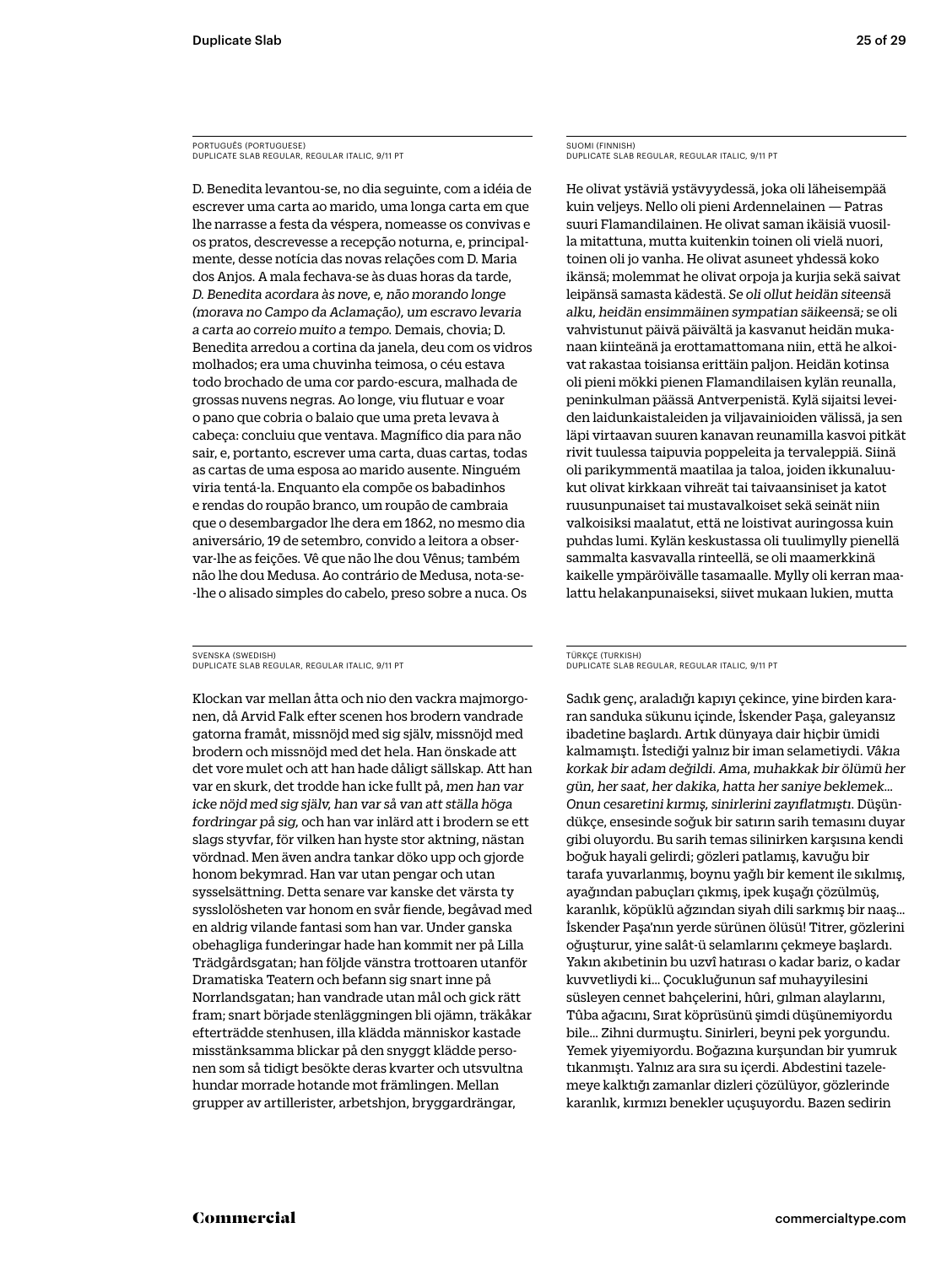| <b>UPPERCASE</b>                             | ABCDEFGHIJKLMNOPQRSTUVWXYZ                                                                                                                               |  |  |  |  |
|----------------------------------------------|----------------------------------------------------------------------------------------------------------------------------------------------------------|--|--|--|--|
| LOWERCASE                                    | abcdefghijklmnopqrstuvwxyz                                                                                                                               |  |  |  |  |
| STANDARD PUNCTUATION                         | i!¿?.,:;-——()[]{}/ \&@ * ""''·",«»↔ §•¶†‡©®®™                                                                                                            |  |  |  |  |
| ALL CAP PUNCTUATION                          | $i!i$ ?---()[]{}/ \@«»0                                                                                                                                  |  |  |  |  |
| LIGATURES                                    | fb ff fh fi fj fk fl ffb ffh ffi ffj ffk ffl                                                                                                             |  |  |  |  |
| <b>DISCRETIONARY LIGATURES</b>               | ft fft                                                                                                                                                   |  |  |  |  |
| PROPORTIONAL LINING                          | \$£€¥1234567890¢f%‰ <sup>ao</sup> #°<+=-×÷>≈≠≤≥'"                                                                                                        |  |  |  |  |
| <b>TABULAR LINING</b>                        | $$E \in \{1234567890 \notin f\% \text{%} < + = - \times \div \approx \neq \leq \geq, \ldots\}$                                                           |  |  |  |  |
| PREBUILT FRACTIONS                           | $\frac{1}{2}$ $\frac{1}{3}$ $\frac{2}{3}$ $\frac{1}{4}$ $\frac{3}{4}$ $\frac{1}{8}$ $\frac{3}{8}$ $\frac{5}{8}$ $\frac{7}{8}$                            |  |  |  |  |
| NUMERATORS &<br>DENOMINATORS                 | $H^{1234567890/1234567890}$                                                                                                                              |  |  |  |  |
| <b>SUPERSCRIPT &amp;</b><br><b>SUBSCRIPT</b> | $\rm{H}^{1234567890^{+-}\,H_{1234567890^{+-}}}$                                                                                                          |  |  |  |  |
| STYLISTIC ALTERNATES                         | Q aagyx <sup>aa</sup> áâàäååãāqáâàäåååãāąğĝģģýŷỳÿ<br>69 H <sup>69</sup> /69 H <sup>69</sup> H <sub>69</sub> {have} {HAVE}<br>fb fh fk fl ffb ffh ffk ffl |  |  |  |  |
| <b>ACCENTED UPPERCASE</b>                    | ÁÂAÄÅÃĂĀAĄÅÆÆÇĆČĈĊĎĐÉÊÈËĖĒĘĞĜĢĠĦĤÍ<br>ÎÌĬĪĮĨĬĴĶŁĹĽĻĿÑŃŇŅŊÓÔÒÖŐŐŌØØŒŔŘŖŠŚŞŜŞ<br>ÞŤŢŦÚÛÙÜŬŰŨŲŮŨŴŴŴŴÝŶŸIJŽŹŻ                                                |  |  |  |  |
| ACCENTED LOWER CASE                          | áâàäåããāąåææçćčĉċďđðéêèëĕēeġĝġġħĥıíîìïiiįĩĭ<br>iî」kłĺIll·ñńňn'nŋóôòöõőōøøœŕřŗßšśşŝşþťţŧúûùüŭű<br>ūųůũẃŵẁẅýŷỳÿijžźż                                       |  |  |  |  |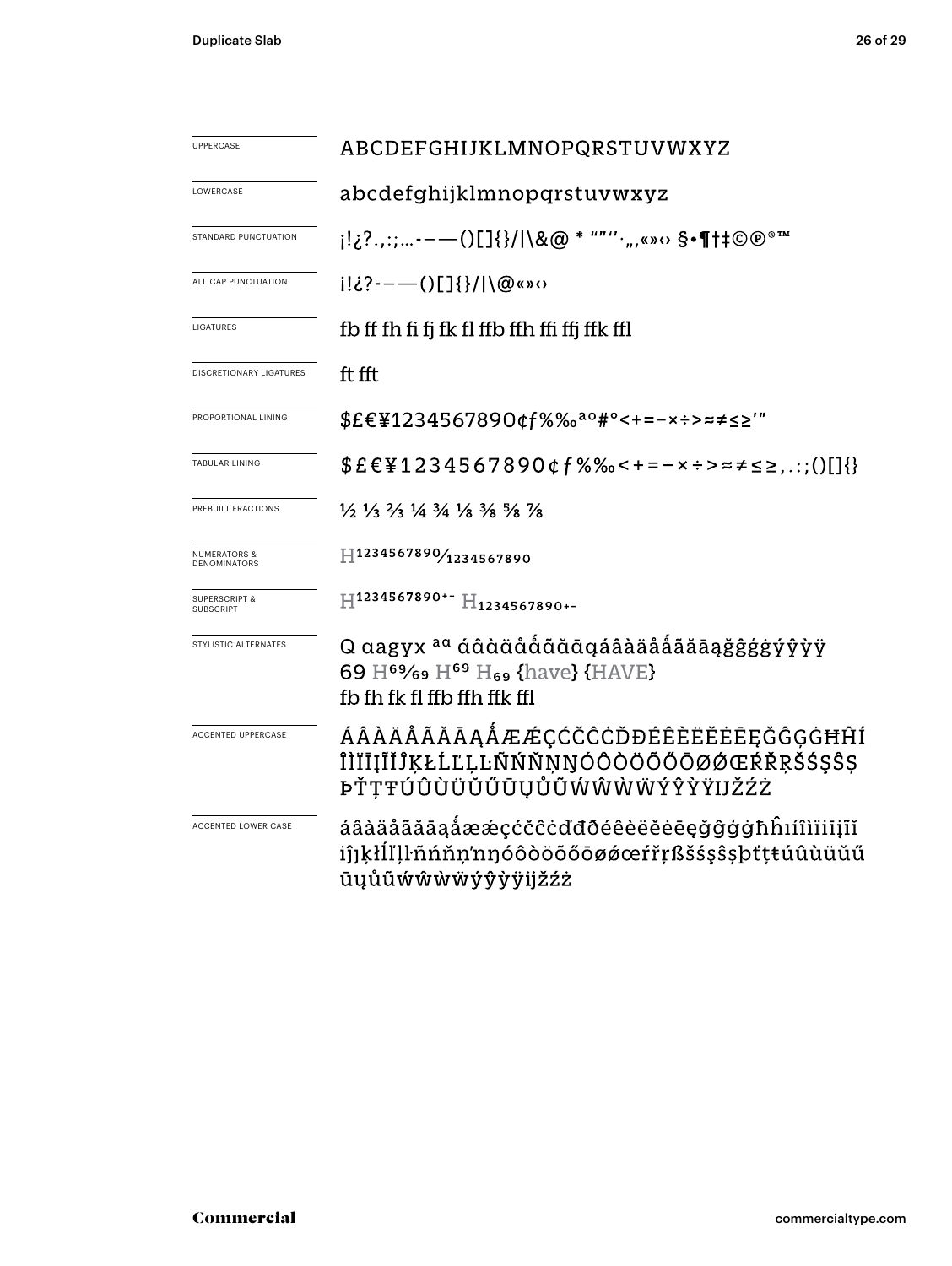| UPPERCASE                               | ABCDEFGHIJKLMNOPQRSTUVWXYZ                                                                                                                                            |  |  |  |  |
|-----------------------------------------|-----------------------------------------------------------------------------------------------------------------------------------------------------------------------|--|--|--|--|
|                                         |                                                                                                                                                                       |  |  |  |  |
| LOWERCASE                               | abcdefghijklmnopqrstuvwxyz                                                                                                                                            |  |  |  |  |
| STANDARD PUNCTUATION                    | j!¿?.,:;-—()[]{}/ \&@ * ""''·",«»‹› §•¶†‡©®®™                                                                                                                         |  |  |  |  |
| ALL CAP PUNCTUATION                     | $i!i$ ?---()[]{}/ \@«»o                                                                                                                                               |  |  |  |  |
| LIGATURES                               | fb ff fh fi fj fk fl ffb ffh ffi ffj ffk ffl                                                                                                                          |  |  |  |  |
| DISCRETIONARY LIGATURES                 | ft fft                                                                                                                                                                |  |  |  |  |
| PROPORTIONAL LINING                     | \$£€¥1234567890¢f%‰ <sup>ao</sup> #°<+=-×÷>≈≠≤≥'"                                                                                                                     |  |  |  |  |
| TABULAR LINING                          | $$E \in \{1234567890 \notin f\% \text{%} 500 \times f\} \text{ and } \{1\}$                                                                                           |  |  |  |  |
| PREBUILT FRACTIONS                      | $\frac{1}{2}$ $\frac{1}{3}$ $\frac{2}{3}$ $\frac{1}{4}$ $\frac{3}{4}$ $\frac{1}{8}$ $\frac{3}{8}$ $\frac{5}{8}$ $\frac{7}{8}$                                         |  |  |  |  |
| <b>NUMERATORS &amp;</b><br>DENOMINATORS | H1234567890/1234567890                                                                                                                                                |  |  |  |  |
| <b>SUPERSCRIPT &amp;</b><br>SUBSCRIPT   | H1234567890+- H1234567890+-                                                                                                                                           |  |  |  |  |
| STYLISTIC ALTERNATES                    | Q aagyx <sup>aa</sup> áâàäååãăāaäåååãããāaġĝģģģýŷỳÿ<br>69 H <sup>69</sup> / <sub>69</sub> H <sup>69</sup> H <sub>69</sub> {have} {HAVE}<br>fb fh fk fl ffb ffh ffk ffl |  |  |  |  |
| ACCENTED UPPERCASE                      | ÁÂÀÄÅÃĂĀĄÅÆÆÇĆČĈĊĎĐÉÊÈËËĖĒĘĞĜĢĠĦĤÍ<br>ÎÌĬĪĮĨĬĴĶŁĹĽĻĿÑŃŇŅŊÓÔÒÖŐŐŌØØŒŔŘŖŠŚŞŜȘÞ<br>ŤŢŦÚÛÙÜŬŰŨŲŮŨŴŴŴŴÝŶŶŸIJŽŹŻ                                                            |  |  |  |  |
| ACCENTED LOWER CASE                     | áâàäåããāąåææçćčĉċďđðéêèëĕēęğĝģġħĥıíîìïiīįĩĭi<br>ĵjkłĺľlŀñńňn'nŋóôòöőőōøǿœŕřŗßšśşŝşþťţŧúûùüŭűū<br>ŲŮŨŴŴŴŴýŷỳÿijŽŹŻ                                                     |  |  |  |  |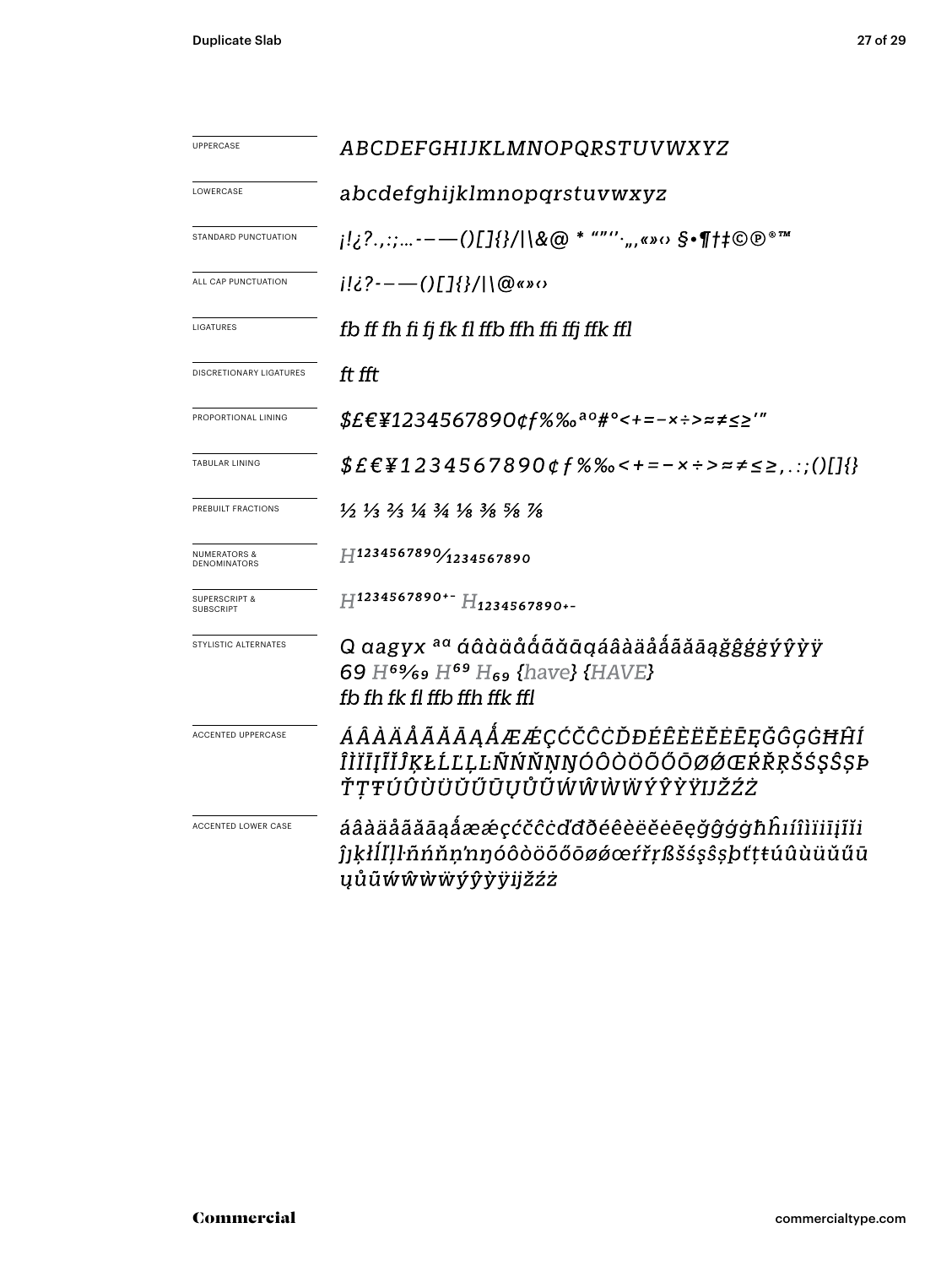| <b>OPENTYPE FEATURES</b><br><b>FAMILY WIDE</b>        | <b>DEACTIVATED</b>                 |                                  | <b>ACTIVATED</b>                                   |                                   |  |
|-------------------------------------------------------|------------------------------------|----------------------------------|----------------------------------------------------|-----------------------------------|--|
| ALL CAPS<br>opens up spacing, moves<br>punctuation up | $\chi$ Ham & «Eggs» @ [just] £28?  |                                  | ¿HAM & «EGGS» @ [JUST] £28?                        |                                   |  |
| PROPORTIONAL LINING<br>default figures                | Sale Price:<br>Originally:         | \$3,460 €1,895<br>\$7,031 £9,215 | Sale Price:<br>Originally:                         | \$3,460 €1,895<br>\$7,031 £9,215  |  |
| TABULAR LINING                                        | Sale Price:<br>Originally:         | \$3,460 €1,895<br>\$7,031 £9,215 | Sale Price:<br>Originally:                         | $$3,460$ €1,895<br>\$7,031 £9,215 |  |
| <b>FRACTIONS</b><br>ignores numeric date format       | 21/03/10 and 21/18 460/920         |                                  | 21/03/10 and 21/ <sub>18</sub> 460/ <sub>920</sub> |                                   |  |
| SUPERSCRIPT/SUPERIOR                                  | $x158 + y23 \times z18 - a4260$    |                                  | $X^{158} + V^{23} \times Z^{18} - 3^{4260}$        |                                   |  |
| SUBSCRIPT/INFERIOR                                    | $x158 \div y23 \times z18 - a4260$ |                                  | $X_{158} \div Y_{23} \times Z_{18} - A_{4260}$     |                                   |  |
| <b>DENOMINATOR</b><br>for making arbitrary fractions  | 0123456789 0123456789              |                                  | 0123456789 0123456789                              |                                   |  |
| NUMERATOR<br>for making arbitrary fractions           |                                    | 0123456789 0123456789            | 0123456789 0123456789                              |                                   |  |
| LANGUAGE FEATURE<br>Polski (Polish) kreska accent     | ŚLADY ŹRÓDŁA możliwość             |                                  | ŚLADY ŻRÓDŁA możliwość                             |                                   |  |
| LANGUAGE FEATURE<br>Română (Romanian) s accent        |                                    | ÎNSUȘI conștiință științifice    | ÎNSUȘI conștiință științifice                      |                                   |  |
|                                                       |                                    |                                  |                                                    |                                   |  |

### **OPENTYPE FEATURES** ROMAN & ITALIC

STYLISTIC SET 01 alternate a (single story)

STYLISTIC SET 03 alternate a (double story)

STYLISTIC SET 04 alternate g

STYLISTIC SET 07 alternate x

STYLISTIC SET 06 alternate y

STYLISTIC SET 10 alternate Q

**DEACTIVATED**

2ª Pluralization Alternatives Foggy gilded greenery değildi Throughout 1996, the theatre 2ª Pluralization Alternatives Quell Quite Quickly & Quietly Brooklynite players yawning Sales of {Quilts} and {COVERS} DISCRETIONARY LIGATURES Crofters often offtake offtrack Crofters often offtake offtrack Kafka's offbeat afflicted flavors 96 {Quilts} with any {COVERS}

**ACTIVATED**

2ª Pluralization Alternatives Foggy gilded greenery değildi Throughout 1996, the theatre 2ª Pluralization Alternatives Quell Quite Quickly & Quietly Brooklynite players yawning Sales of {Quilts} and {COVERS} Kafka's offbeat afflicted flavors 96 {Quilts} with any {COVERS} Expressively excusing excess Expressively excusing excess

STYLISTIC SET 12 alternate 6 9 STYLISTIC SET 13 alternate { } STYLISTIC SET 14 alternate ligatures STYLISTIC ALTERNATES Illustrator/Photoshop